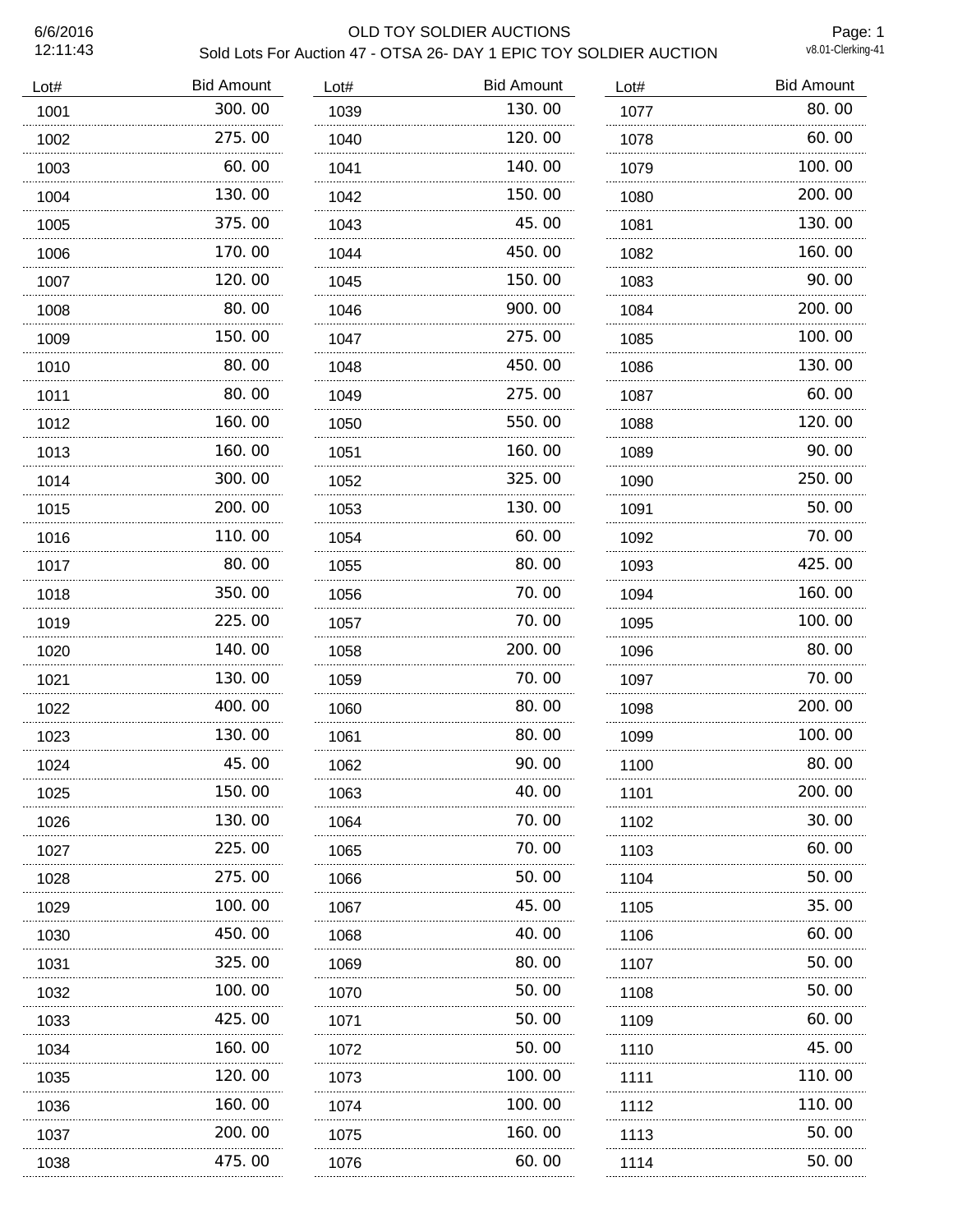# 6/6/2016 OLD TOY SOLDIER AUCTIONS Sold Lots For Auction 47 - OTSA 26- DAY 1 EPIC TOY SOLDIER AUCTION

Page: 2<br>v8.01-Clerking-41

| Lot# | <b>Bid Amount</b> | Lot# | <b>Bid Amount</b> | Lot# | <b>Bid Amount</b> |
|------|-------------------|------|-------------------|------|-------------------|
| 1115 | 70.00             | 1153 | 850.00            | 1191 | 60.00             |
| 1116 | 50.00             | 1154 | 275.00            | 1192 | 35.00             |
| 1117 | 50.00             | 1155 | 60.00             | 1193 | 400.00            |
| 1118 | 50.00             | 1156 | 225.00            | 1194 | 190.00            |
| 1119 | 30.00             | 1157 | 450.00            | 1195 | 350.00            |
| 1120 | 50.00             | 1158 | 130.00            | 1196 | 70.00             |
| 1121 | 50.00<br>.        | 1159 | 200, 00           | 1197 | 150.00            |
| 1122 | 50.00             | 1160 | 650.00            | 1198 | 70.00             |
| 1123 | 120.00            | 1161 | 60.00             | 1199 | 70.00             |
| 1124 | 40.00             | 1162 | 300.00            | 1200 | 100.00            |
| 1125 | 120.00            | 1163 | 150.00            | 1201 | 50.00             |
| 1126 | 45.00             | 1164 | 160.00            | 1202 | 110.00            |
| 1127 | 325.00            | 1165 | 130.00            | 1203 | 50.00             |
| 1128 | 250.00            | 1166 | 130.00            | 1204 | 110.00            |
| 1129 | 60.00             | 1167 | 275.00            | 1205 | 40.00             |
| 1130 | 80.00             | 1168 | 70.00             | 1206 | 130.00            |
| 1131 | 100.00            | 1169 | 130.00            | 1207 | 80.00             |
| 1132 | 50.00             | 1170 | 250.00            | 1208 | 50.00             |
| 1133 | 160.00            | 1171 | 30.00             | 1209 | 180.00            |
| 1134 | 90.00             | 1172 | 225.00            | 1210 | 50.00             |
| 1135 | 160.00            | 1173 | 200.00            | 1211 | 110.00            |
| 1136 | 160.00            | 1174 | 50.00             | 1212 | 120.00            |
| 1137 | 450.00            | 1175 | 550.00            | 1213 | 50.00             |
| 1138 | 225.00            | 1176 | 35.00             | 1214 | 40.00             |
| 1139 | 180.00            | 1177 | 200.00            | 1215 | 50.00             |
| 1140 | 110.00            | 1178 | 110.00            | 1216 | 100.00            |
| 1141 | 110. 00<br>.      | 1179 | 160.00            | 1217 | 60.00             |
| 1142 | 110. 00           | 1180 | 50.00             | 1218 | 100. 00           |
| 1143 | 70.00<br>.        | 1181 | 50. 00            | 1219 | 25.00             |
| 1144 | 110.00            | 1182 | 25.00             | 1220 | 40.00             |
| 1145 | 200.00<br>.       | 1183 | 25.00             | 1221 | 45.00             |
| 1146 | 250.00            | 1184 | 20.00             | 1222 | 70. 00            |
| 1147 | 170. 00           | 1185 | 50. 00            | 1223 | 60.00             |
| 1148 | 50.00             | 1186 | 80.00             | 1224 | 90. 00            |
| 1149 | 70.00             | 1187 | 50. 00            | 1225 | 90. OO            |
| 1150 | 300.00            | 1188 | 40.00             | 1226 | 60.00             |
| 1151 | 350.00            | 1189 | 80.00             | 1227 | 100.00            |
| 1152 | 150.00            | 1190 | 70.00             | 1228 | 140.00            |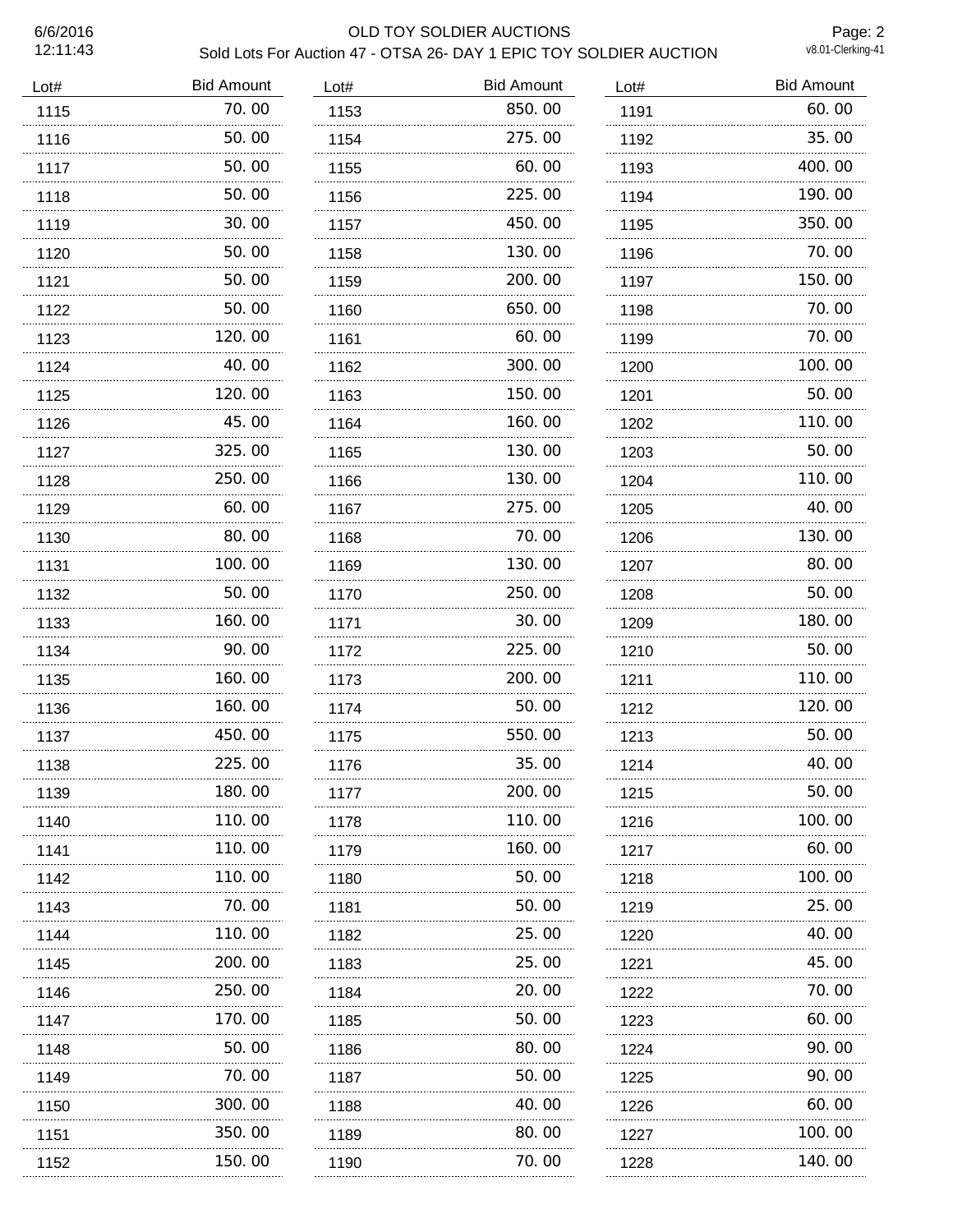# 6/6/2016 OLD TOY SOLDIER AUCTIONS Sold Lots For Auction 47 - OTSA 26- DAY 1 EPIC TOY SOLDIER AUCTION

Page: 3<br>v8.01-Clerking-41

| Lot# | <b>Bid Amount</b> | Lot# | <b>Bid Amount</b> | Lot# | <b>Bid Amount</b> |
|------|-------------------|------|-------------------|------|-------------------|
| 1229 | 80.00             | 1267 | 30.00             | 1305 | 300.00            |
| 1230 | 70.00             | 1268 | 60.00             | 1306 | 325.00            |
| 1231 | 30.00             | 1269 | 50.00             | 1307 | 300.00            |
| 1232 | 90.00             | 1270 | 30.00             | 1308 | 250.00            |
| 1233 | 70.00             | 1271 | 30.00             | 1309 | 80.00             |
| 1234 | 60.00             | 1272 | 30.00             | 1310 | 90.00             |
| 1235 | 90.00             | 1273 | 650.00            | 1311 | 70.00             |
| 1236 | 70.00             | 1274 | 100.00            | 1312 | 90.00             |
| 1237 | 150.00            | 1275 | 80.00             | 1313 | 80.00             |
| 1238 | 80.00             | 1276 | 100.00            | 1314 | 150.00            |
| 1239 | 80.00             | 1277 | 110.00            | 1315 | 60.00             |
| 1240 | 80.00             | 1278 | 170.00            | 1316 | 100.00            |
| 1241 | 180.00            | 1279 | 110.00            | 1317 | 60.00             |
| 1242 | 80.00             | 1280 | 60.00             | 1318 | 200.00            |
| 1243 | 80.00             | 1281 | 120.00            | 1319 | 200.00            |
| 1244 | 80.00             | 1282 | 110.00            | 1320 | 140.00            |
| 1245 | 70.00             | 1283 | 70.00             | 1321 | 160.00            |
| 1246 | 90.00             | 1284 | 300.00            | 1322 | 250.00            |
| 1247 | 20.00             | 1285 | 200.00            | 1323 | 225.00            |
| 1248 | 20.00             | 1286 | 110.00            | 1324 | 325.00            |
| 1249 | 60.00             | 1287 | 200.00            | 1325 | 225.00            |
| 1250 | 40.00             | 1288 | 110.00            | 1326 | 200.00            |
| 1251 | 160.00            | 1289 | 110.00            | 1327 | 250.00            |
| 1252 | 100.00            | 1290 | 70.00             | 1328 | 190.00            |
| 1253 | 30.00             | 1291 | 160.00            | 1329 | 190.00            |
| 1254 | 30.00             | 1292 | 200.00            | 1330 | 180.00            |
| 1255 | 70.00             | 1293 | 300.00            | 1331 | 130.00            |
| 1256 | 50.00             | 1294 | 60.00             | 1332 | 60.00             |
| 1257 | 110.00            | 1295 | 60.00             | 1333 | 100.00            |
| 1258 | 30.00             | 1296 | 60.00             | 1334 | 60.00             |
| 1259 | 30.00             | 1297 | 60.00             | 1335 | 200.00            |
| 1260 | 30.00             | 1298 | 70.00             | 1336 | 90.00             |
| 1261 | 25.00             | 1299 | 80.00             | 1337 | 35.00             |
| 1262 | 30.00             | 1300 | 170.00            | 1338 | 70.00             |
| 1263 | 30.00             | 1301 | 130.00            | 1339 | 200.00            |
| 1264 | 20.00             | 1302 | 160.00            | 1340 | 60.00             |
| 1265 | 25.00             | 1303 | 180.00            | 1341 | 60.00             |
| 1266 | 60.00             | 1304 | 250.00            | 1342 | 70. 00            |
|      |                   |      |                   |      |                   |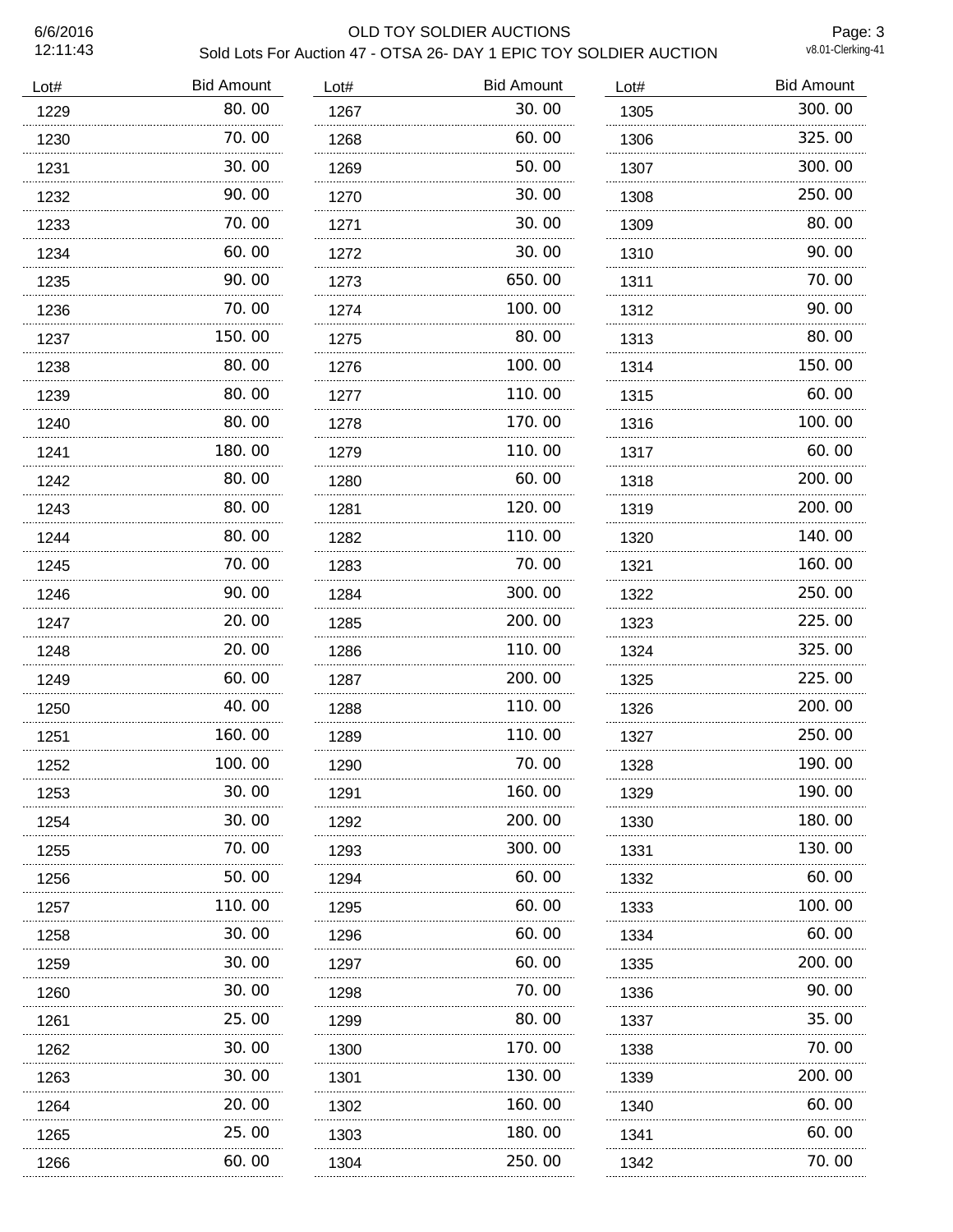# 6/6/2016 OLD TOY SOLDIER AUCTIONS Sold Lots For Auction 47 - OTSA 26- DAY 1 EPIC TOY SOLDIER AUCTION

Page: 4<br>v8.01-Clerking-41

| <b>Bid Amount</b> | Lot#        | <b>Bid Amount</b> | Lot# | <b>Bid Amount</b> |
|-------------------|-------------|-------------------|------|-------------------|
| 35.00             | 1381        | 325.00            | 1419 | 60.00             |
| 80.00             | 1382        | 60.00             | 1420 | 50.00             |
| 70.00             | 1383        | 130.00            | 1421 | 100.00            |
| 140.00            | 1384        | 450.00            | 1422 | 50.00             |
| 60.00             | 1385        | 275.00            | 1423 | 70.00             |
| 100.00            | 1386        | 400.00            | 1424 | 50.00             |
| 160.00            | 1387        | 325.00            | 1425 | 60.00             |
| 80.00             | 1388        | 120.00            | 1426 | 130.00            |
| 30.00             | 1389        | 20.00             | 1427 | 50.00             |
| 110.00            | 1390        | 90.00             | 1428 | 35.00             |
| 35.00             | 1391        | 100.00            | 1429 | 35.00             |
| 180.00            | 1392        | 30.00             | 1430 | 40.00             |
| 80.00             | 1393        | 25.00             | 1431 | 50.00             |
| 25.00             | 1394        | 30.00             | 1432 | 40.00             |
| 50.00             | 1395        | 90.00             | 1433 | 45.00             |
| 45.00             | 1396        | 30.00             | 1434 | 40.00             |
| 80.00             | 1397        | 50.00             | 1435 | 50.00             |
| 70.00             | 1398        | 180.00            | 1436 | 50.00             |
| 140.00            | 1399        | 180.00            | 1437 | 80.00             |
| 200.00            | 1400        | 90.00             | 1438 | 70.00             |
| 35.00             | 1401        | 30.00             | 1439 | 45.00             |
| 50.00             | 1402        | 30.00             | 1440 | 70.00             |
| 25.00             | 1403        | 70.00             | 1441 | 50.00             |
| 60.00             | 1404        | 90.00             | 1442 | 50.00             |
| 250.00            | 1405        | 40.00             | 1443 | 35.00             |
| 40.00             | 1406        | 50.00             | 1444 | 70.00             |
| 200.00            | 1407        | 60.00             | 1445 | 50.00             |
| 250.00            | 1408        | 35.00             | 1446 | 50.00             |
| 90.00             | 1409        | 70.00             | 1447 | 110.00            |
| 80.00             | 1410        | 170.00            | 1448 | 80.00             |
| 100. 00           | 1411        | 50.00             | 1449 | 60.00             |
| 300.00            | 1412        | 130.00            | 1450 | 70. 00            |
| 70. 00            | 1413        | 50.00             | 1451 | 90. OO            |
| 35.00             | 1414        | 225.00            | 1452 | 40.00             |
| 15.00             | 1415        | 60.00             | 1453 | 70.00             |
| 25.00             | 1416        | 70.00             | 1454 | 70.00             |
| 100. 00           | 1417        | 50.00             | 1455 | 60.00             |
| 60.00             | 1418        | 70.00             | 1456 | 180.00            |
|                   | .<br>.<br>. |                   |      |                   |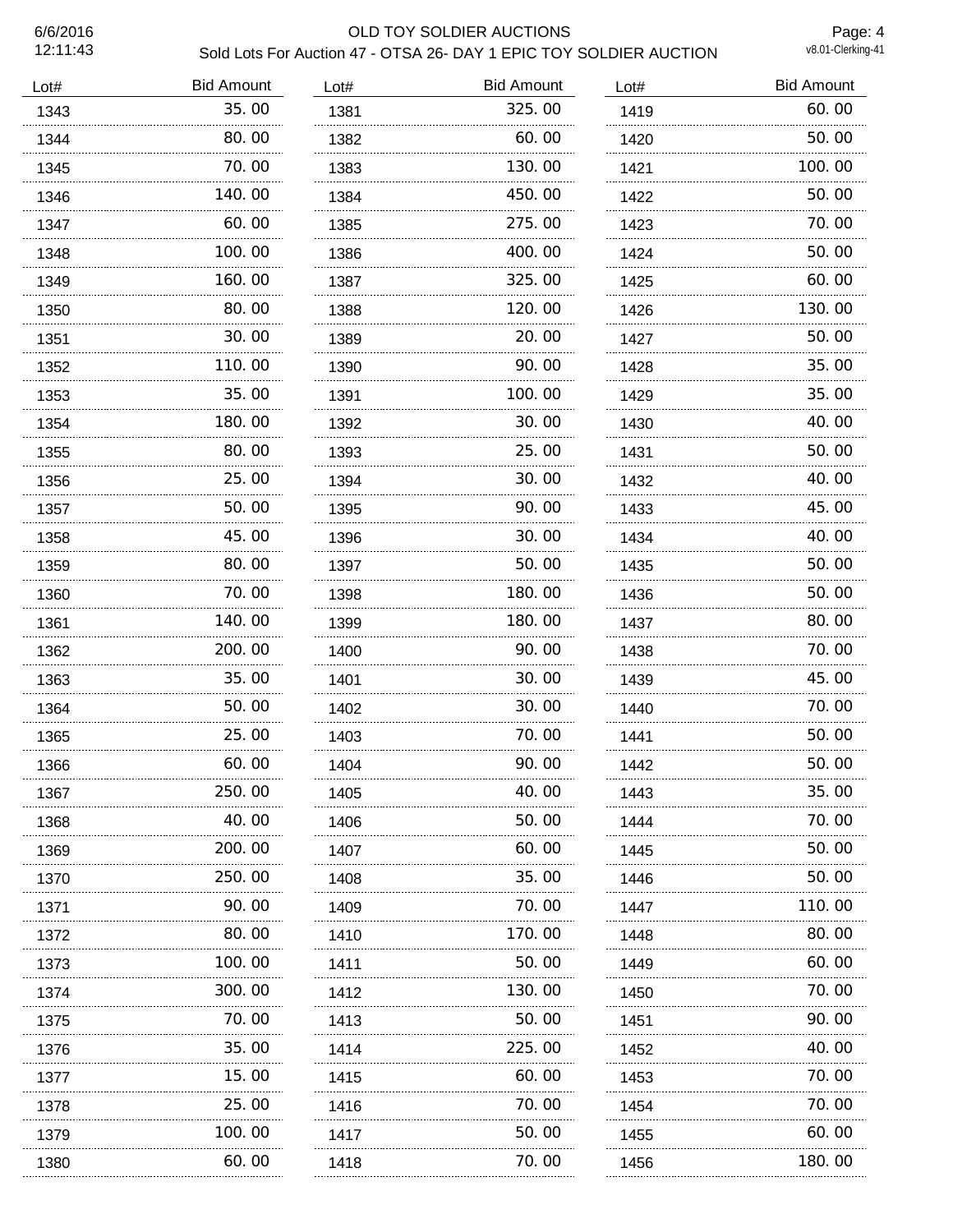# 6/6/2016 OLD TOY SOLDIER AUCTIONS Sold Lots For Auction 47 - OTSA 26- DAY 1 EPIC TOY SOLDIER AUCTION

Page: 5<br>v8.01-Clerking-41

| Lot#      | <b>Bid Amount</b> |
|-----------|-------------------|
| 1457      | 40.00             |
| 1458      | 40.00             |
| 1459      | 60.00             |
| 1460      | 500. 00           |
| 1461      | 140.00            |
| 1462      | 275.00            |
| 1463      | 140.00            |
| 1464      | 500. 00           |
| 1465      | 70.00             |
| 1466      | 70.00             |
| 1467      | 250.00            |
| 1468      | 50.00             |
| 1469      | 50.00             |
| 1470      | 275.00            |
| 1471      | 30.00             |
| 1472      | 70.00             |
| 1473      | 60.00             |
| 1474      | 60.00             |
| 1475      | 70.00             |
| 1476      | 100.00            |
| 1477      | 100. 00           |
| 1478      | 120.00            |
| 1479      | 90. OO            |
| 1480      | 70. 00            |
| 1481      | 70.00             |
| 1482      | 50. 00            |
| 1483      | 60.00             |
| 1484      | 70.00             |
| 1485      | 90.00             |
| 1486      | 100.00            |
| 1487      | 110.00            |
| 1488      | 110.00            |
| 1489      | 110.00            |
| 1490<br>. | 100.00            |
| 1491      | 225,00            |
| 1492      | 80.00             |
| 1493      | 100.00            |
| 1494      | 110.00            |

| <b>Bid Amount</b> |
|-------------------|
| 225.00            |
| 100.00            |
| 110.00            |
|                   |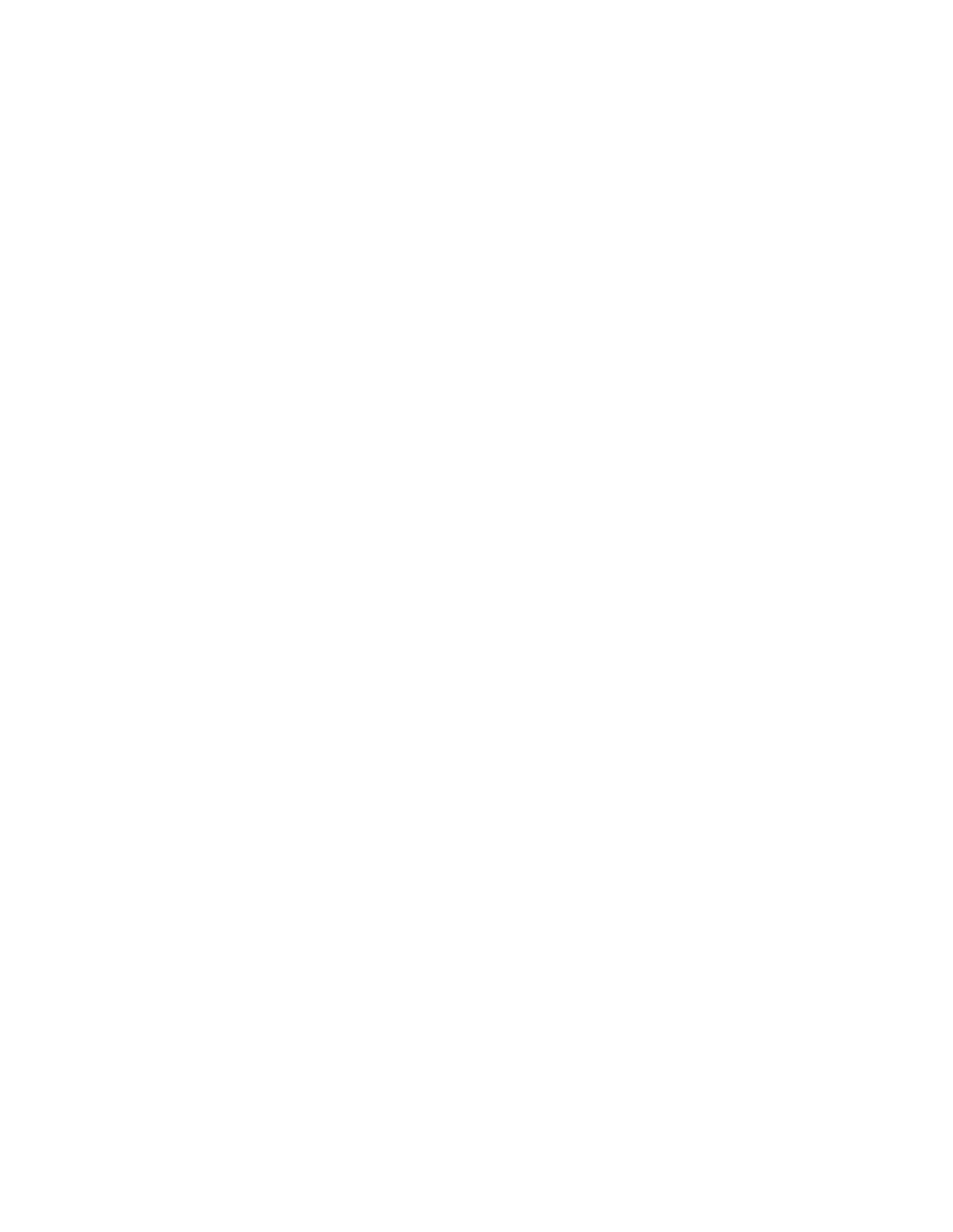# 6/6/2016 OLD TOY SOLDIER AUCTIONS Sold Lots For Auction 38 - OTSA 26- DAY 2 EPIC TOY SOLDIER AUCTION

Page: 1<br>v8.01-Clerking-41

| Lot# | <b>Bid Amount</b> | Lot# | <b>Bid Amount</b> | Lot# | <b>Bid Amount</b> |
|------|-------------------|------|-------------------|------|-------------------|
| 2001 | 7,500.00          | 2039 | 180.00            | 2077 | 40.00             |
| 2002 | 550.00            | 2040 | 90.00             | 2078 | 70.00             |
| 2003 | 160.00            | 2041 | 275.00            | 2079 | 225.00            |
| 2004 | 950.00            | 2042 | 200.00            | 2080 | 35.00             |
| 2005 | 550.00            | 2043 | 250.00            | 2081 | 90.00             |
| 2006 | 110.00            | 2044 | 150.00            | 2082 | 90.00             |
| 2007 | 1, 100. 00        | 2045 | 70.00             | 2083 | 300.00            |
| 2008 | 1,500.00          | 2046 | 140.00            | 2084 | 45.00             |
| 2009 | 21,000.00         | 2047 | 350.00            | 2085 | 120.00            |
| 2010 | 150.00            | 2048 | 500.00            | 2086 | 35.00             |
| 2011 | 275.00            | 2049 | 1, 200. 00        | 2087 | 35.00             |
| 2012 | 200.00            | 2050 | 30.00             | 2088 | 160.00            |
| 2013 | 110.00            | 2051 | 20.00             | 2089 | 130.00            |
| 2014 | 80.00             | 2052 | 350.00            | 2090 | 80.00             |
| 2015 | 375.00            | 2053 | 160.00            | 2091 | 225.00            |
| 2016 | 80.00             | 2054 | 170.00            | 2092 | 130.00            |
| 2017 | 300.00            | 2055 | 225,00            | 2093 | 140.00            |
| 2018 | 130.00            | 2056 | 110.00            | 2094 | 30.00             |
| 2019 | 250.00            | 2057 | 110.00            | 2095 | 50.00             |
| 2020 | 100.00            | 2058 | 20.00             | 2096 | 35.00             |
| 2021 | 100.00            | 2059 | 30.00             | 2097 | 90.00             |
| 2022 | 300.00            | 2060 | 110.00            | 2098 | 180.00            |
| 2023 | 225.00            | 2061 | 45.00             | 2099 | 160.00            |
| 2024 | 300.00            | 2062 | 60.00             | 2100 | 110.00            |
| 2025 | 600.00            | 2063 | 50.00             | 2101 | 110.00            |
| 2026 | 190.00            | 2064 | 80.00             | 2102 | 110.00            |
| 2027 | 300.00            | 2065 | 45.00             | 2103 | 60.00             |
| 2028 | 325.00            | 2066 | 50. 00            | 2104 | 80.00             |
| 2029 | 110.00            | 2067 | 250.00            | 2105 | 250.00            |
| 2030 | 30.00             | 2068 | 190.00            | 2106 | 50.00             |
| 2031 | 200. 00           | 2069 | 750.00            | 2107 | 20.00             |
| 2032 | 300.00            | 2070 | 200.00            | 2108 | 140. 00           |
| 2033 | 200. 00           | 2071 | 90.00             | 2109 | 350.00            |
| 2034 | 400.00            | 2072 | 140.00            | 2110 | 130.00            |
| 2035 | 700.00            | 2073 | 140.00            | 2111 | 300.00            |
| 2036 | 110.00            | 2074 | 60.00             | 2112 | 325.00            |
| 2037 | 170.00            | 2075 | 60.00             | 2113 | 450.00            |
| 2038 | 180.00            | 2076 | 70.00             | 2114 | 150.00            |
|      |                   |      |                   |      |                   |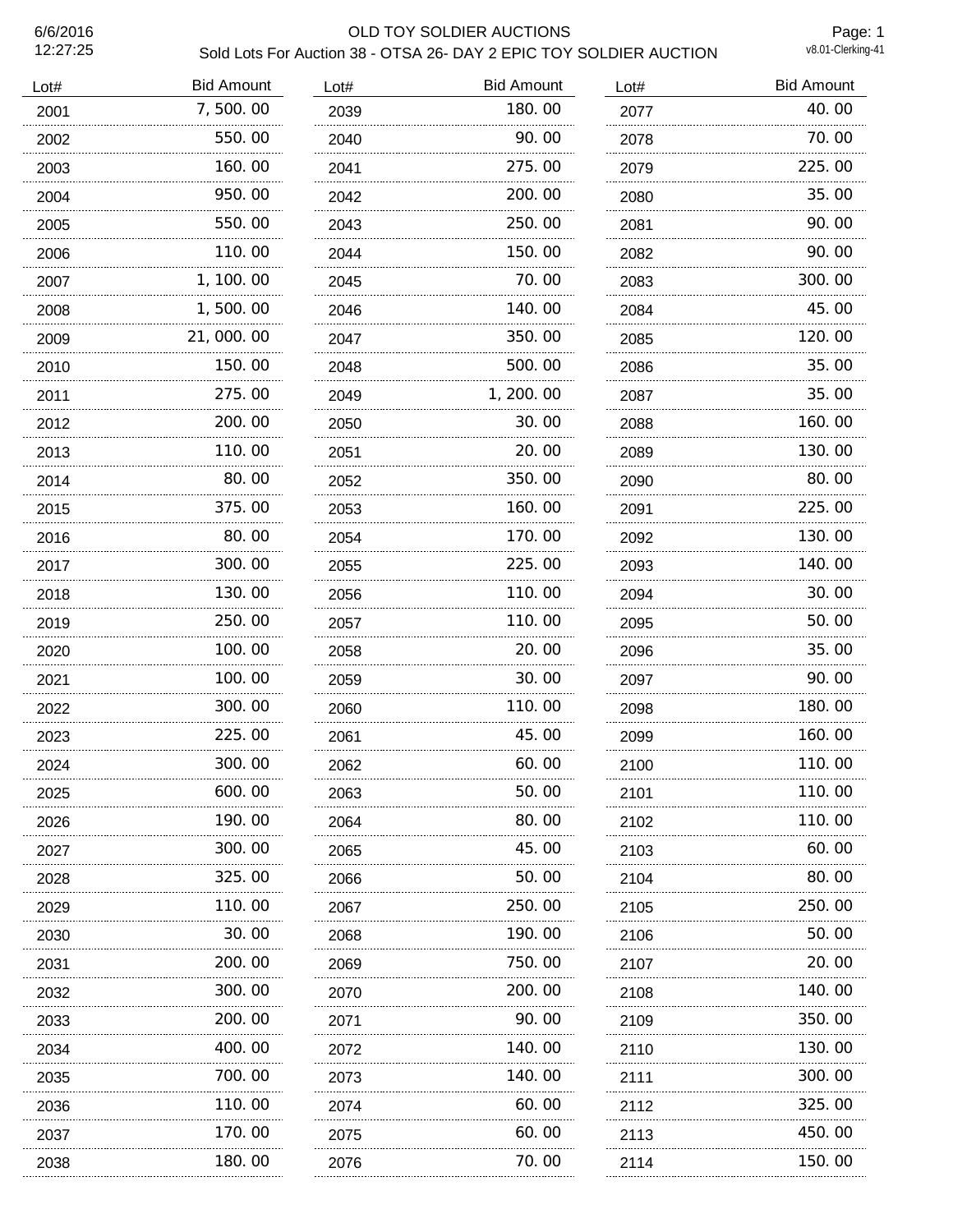# 6/6/2016 OLD TOY SOLDIER AUCTIONS Sold Lots For Auction 38 - OTSA 26- DAY 2 EPIC TOY SOLDIER AUCTION

Page: 2<br>v8.01-Clerking-41

| Lot# | <b>Bid Amount</b> | Lot# | <b>Bid Amount</b> | Lot# | <b>Bid Amount</b> |
|------|-------------------|------|-------------------|------|-------------------|
| 2115 | 170.00            | 2153 | 180.00            | 2191 | 100.00            |
| 2116 | 110.00            | 2154 | 80.00             | 2192 | 70.00             |
| 2117 | 190.00            | 2155 | 45.00             | 2193 | 300.00            |
| 2118 | 190.00            | 2156 | 225.00            | 2194 | 375.00            |
| 2119 | 60.00             | 2157 | 15.00             | 2195 | 160.00            |
| 2120 | 160.00            | 2158 | 250.00            | 2196 | 375.00            |
| 2121 | 70.00             | 2159 | 80.00             | 2197 | 150.00            |
| 2122 | 100, 00           | 2160 | 100, 00           | 2198 | 120.00            |
| 2123 | 150.00            | 2161 | 100.00            | 2199 | 130.00            |
| 2124 | 160.00            | 2162 | 90.00             | 2200 | 400.00            |
| 2125 | 70.00             | 2163 | 160.00            | 2201 | 140.00            |
| 2126 | 150.00            | 2164 | 35.00             | 2202 | 275.00            |
| 2127 | 100.00<br>        | 2165 | 50.00<br>.        | 2203 | 45.00             |
| 2128 | 700.00            | 2166 | 90.00             | 2204 | 120.00            |
| 2129 | 325.00            | 2167 | 25.00             | 2205 | 120.00            |
| 2130 | 30.00             | 2168 | 60.00             | 2206 | 130.00            |
| 2131 | 150, 00           | 2169 | 130.00            | 2207 | 500.00            |
| 2132 | 140.00            | 2170 | 30.00             | 2208 | 150.00            |
| 2133 | 50.00             | 2171 | 110.00            | 2209 | 200.00            |
| 2134 | 70.00             | 2172 | 275.00            | 2210 | 250.00            |
| 2135 | 70.00             | 2173 | 90.00             | 2211 | 275.00            |
| 2136 | 120.00            | 2174 | 100.00            | 2212 | 400.00            |
| 2137 | 45.00             | 2175 | 45.00             | 2213 | 350.00            |
| 2138 | 120.00            | 2176 | 70.00             | 2214 | 2, 200. 00        |
| 2139 | 375.00            | 2177 | 70.00             | 2215 | 700.00            |
| 2140 | 350.00            | 2178 | 90.00             | 2216 | 250.00            |
| 2141 | 120. 00           | 2179 | 100. 00           | 2217 | 200.00            |
| 2142 | 100.00            | 2180 | 70.00             | 2218 | 170.00            |
| 2143 | 500.00            | 2181 | 60.00             | 2219 | 80.00             |
| 2144 | 60.00             | 2182 | 300.00            | 2220 | 45.00             |
| 2145 | 90.00             | 2183 | 120,00            | 2221 | 275.00            |
| 2146 | 300.00            | 2184 | 1,000.00          | 2222 | 950.00            |
| 2147 | 275.00            | 2185 | 150.00            | 2223 | 150. 00           |
| 2148 | 375.00            | 2186 | 100.00            | 2224 | 425.00            |
| 2149 | 425.00<br>.       | 2187 | 130.00            | 2225 | 160.00            |
| 2150 | 300.00            | 2188 | 950.00            | 2226 | 70.00             |
| 2151 | 500.00            | 2189 | 35.00             | 2227 | 275.00            |
| 2152 | 180.00            | 2190 | 200.00            | 2228 | 225.00            |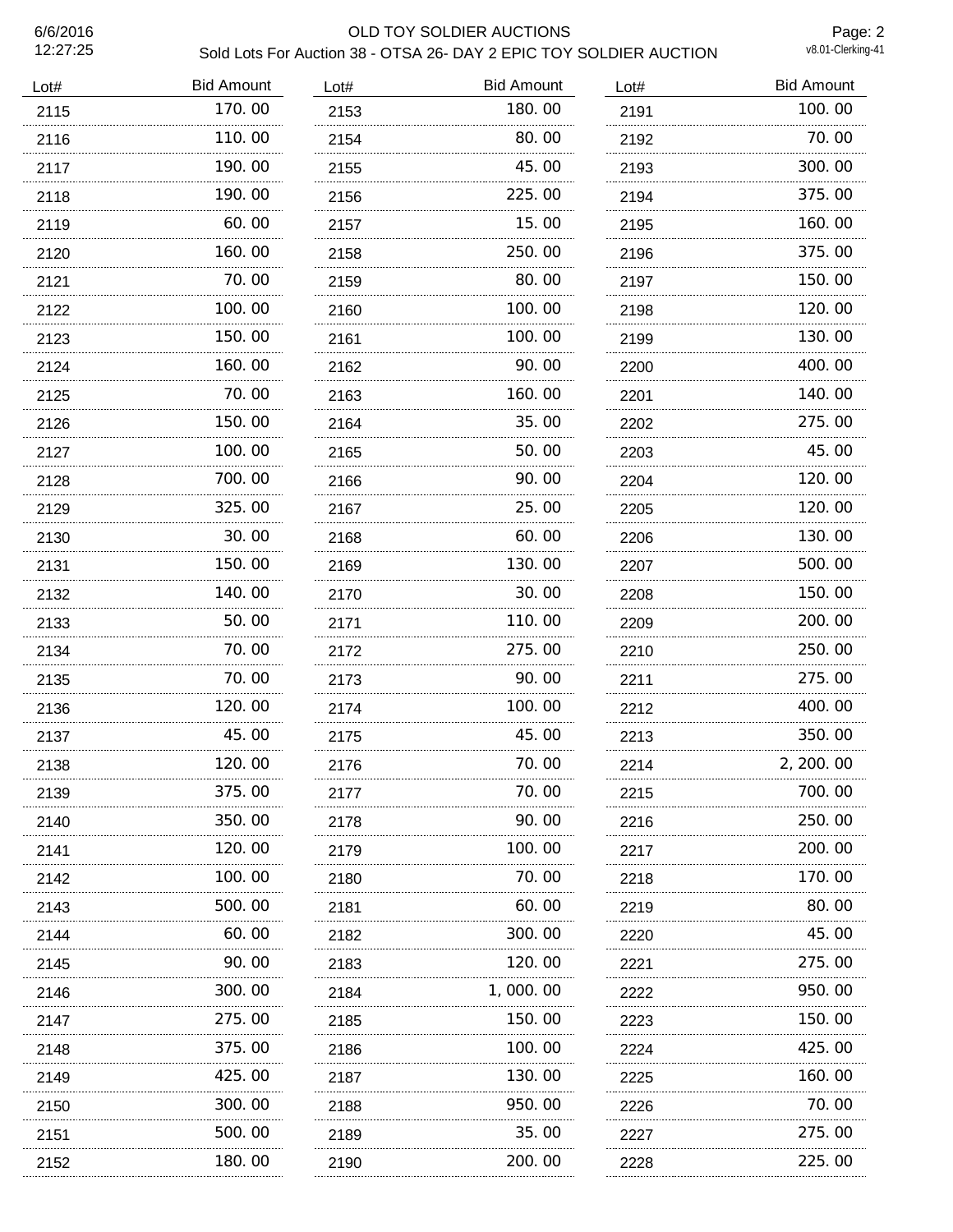#### 6/6/2016 OLD TOY SOLDIER AUCTIONS Sold Lots For Auction 38 - OTSA 26- DAY 2 EPIC TOY SOLDIER AUCTION

Page: 3<br>v8.01-Clerking-41

| Lot# | <b>Bid Amount</b> | Lot# | <b>Bid Amount</b> | Lot# | <b>Bid Amount</b> |
|------|-------------------|------|-------------------|------|-------------------|
| 2229 | 120.00            | 2267 | 375.00            | 2305 | 100.00            |
| 2230 | 70.00             | 2268 | 150.00            | 2306 | 180.00            |
| 2231 | 130.00            | 2269 | 250.00            | 2307 | 170.00            |
| 2232 | 140.00            | 2270 | 225,00            | 2308 | 90.00             |
| 2233 | 375.00            | 2271 | 80.00             | 2309 | 10.00             |
| 2234 | 20.00             | 2272 | 550.00            | 2310 | 200.00            |
| 2235 | 140.00            | 2273 | 300.00            | 2311 | 30.00             |
| 2236 | 50.00             | 2274 | 3, 200.00         | 2312 | 150.00            |
| 2237 | 130.00            | 2275 | 350.00            | 2313 | 190.00            |
| 2238 | 300.00            | 2276 | 550.00            | 2314 | 250.00            |
| 2239 | 140.00            | 2277 | 250.00            | 2315 | 250.00            |
| 2240 | 110.00            | 2278 | 60.00             | 2316 | 400.00            |
| 2241 | 50.00             | 2279 | 180.00            | 2317 | 2,600.00          |
| 2242 | 50.00             | 2280 | 450.00            | 2318 | 160.00            |
| 2243 | 50.00             | 2281 | 375.00            | 2319 | 850.00            |
| 2244 | 60.00             | 2282 | 450.00            | 2320 | 160.00            |
| 2245 | 110.00            | 2283 | 110.00            | 2321 | 200.00            |
| 2246 | 100.00            | 2284 | 350.00            | 2322 | 50.00             |
| 2247 | 50.00             | 2285 | 400.00            | 2323 | 110.00            |
| 2248 | 110.00            | 2286 | 400.00            | 2324 | 80.00             |
| 2249 | 110.00            | 2287 | 200.00            | 2325 | 90.00             |
| 2250 | 190.00            | 2288 | 80.00             | 2326 | 150.00            |
| 2251 | 225.00            | 2289 | 90.00             | 2327 | 60.00             |
| 2252 | 200.00            | 2290 | 550.00            | 2328 | 80.00             |
| 2253 | 250.00            | 2291 | 60.00             | 2329 | 140.00            |
| 2254 | 160.00            | 2292 | 70.00             | 2330 | 130.00            |
| 2255 | 40.00<br>.        | 2293 | 425.00            | 2331 | 50. 00            |
| 2256 | 190.00            | 2294 | 225.00            | 2332 | 70.00             |
| 2257 | 140. 00           | 2295 | 300.00            | 2333 | 120.00            |
| 2258 | 180.00            | 2296 | 170.00            | 2334 | 325,00            |
| 2259 | 600.00            | 2297 | 325.00            | 2335 | 80.00             |
| 2260 | 350.00            | 2298 | 225.00            | 2336 | 2,800.00          |
| 2261 | 90.00             | 2299 | 80.00             | 2337 | 160.00            |
| 2262 | 375.00            | 2300 | 275.00            | 2338 | 90.00             |
| 2263 | 275.00            | 2301 | 80.00             | 2339 | 1,000.00          |
| 2264 | 800.00            | 2302 | 400.00            | 2340 | 300.00            |
| 2265 | 650.00            | 2303 | 180.00            | 2341 | 300.00            |
| 2266 | 300. 00           | 2304 | 400.00            | 2342 | 200.00            |
|      | .                 |      |                   |      |                   |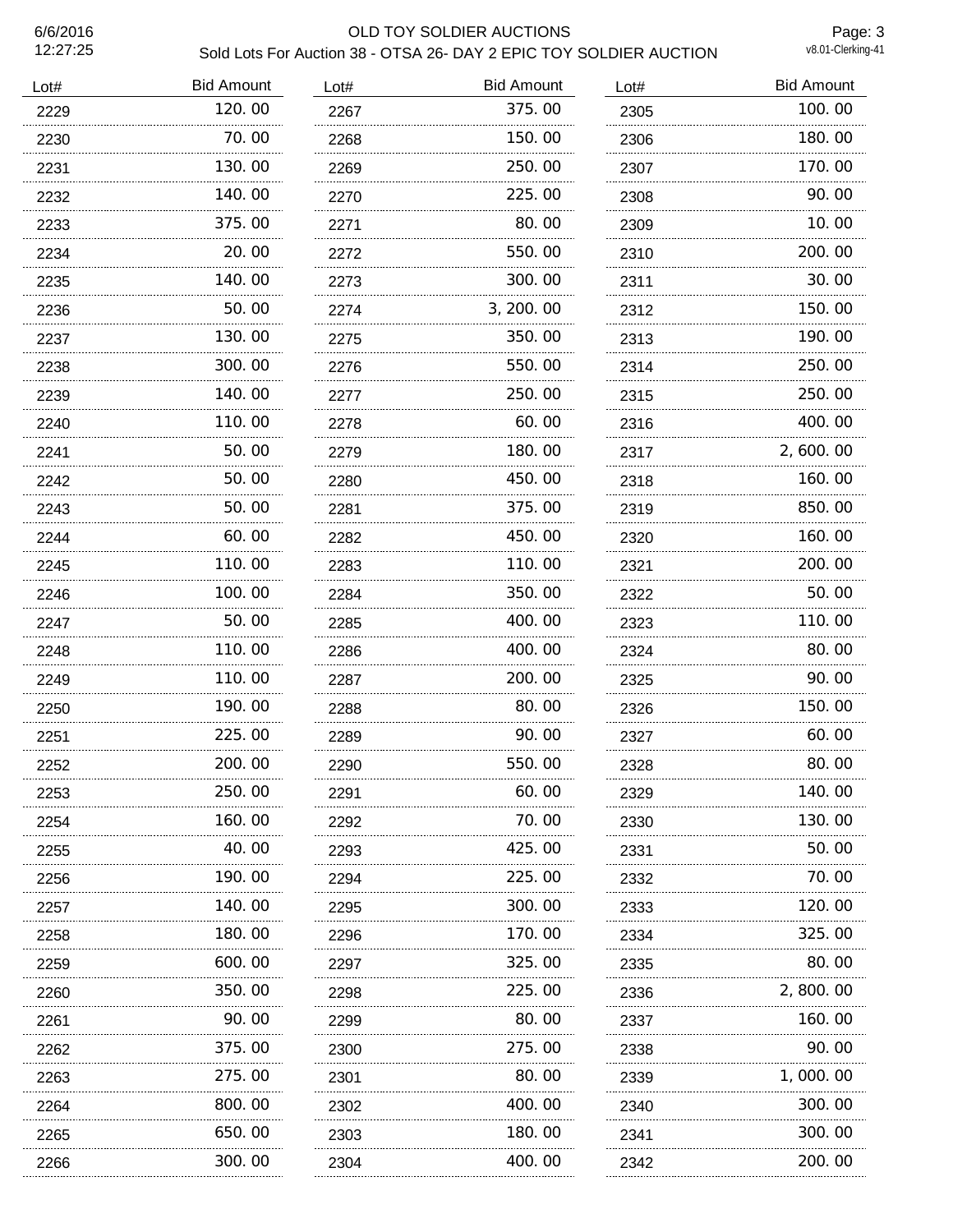# 6/6/2016 OLD TOY SOLDIER AUCTIONS Sold Lots For Auction 38 - OTSA 26- DAY 2 EPIC TOY SOLDIER AUCTION

Page: 4<br>v8.01-Clerking-41

| Lot# | <b>Bid Amount</b> | Lot# | <b>Bid Amount</b> | Lot# | <b>Bid Amount</b> |
|------|-------------------|------|-------------------|------|-------------------|
| 2343 | 275.00            | 2381 | 750.00            | 2419 | 70.00             |
| 2344 | 80.00             | 2382 | 200.00            | 2420 | 120.00            |
| 2345 | 120.00            | 2383 | 425.00            | 2421 | 160.00            |
| 2346 | 130.00            | 2384 | 850.00            | 2422 | 170.00            |
| 2347 | 120, 00<br>.      | 2385 | 225.00            | 2423 | 500.00            |
| 2348 | 650.00            | 2386 | 170.00            | 2424 | 100.00            |
| 2349 | 300.00            | 2387 | 100.00            | 2425 | 170.00            |
| 2350 | 150.00            | 2388 | 150.00            | 2426 | 325.00            |
| 2351 | 80.00             | 2389 | 200.00            | 2427 | 900.00            |
| 2352 | 450.00            | 2390 | 110.00            | 2428 | 60.00             |
| 2353 | 180.00            | 2391 | 180.00            | 2429 | 160.00            |
| 2354 | 650.00            | 2392 | 70.00             | 2430 | 150.00            |
| 2355 | 300.00            | 2393 | 100.00            | 2431 | 130.00            |
| 2356 | 275.00            | 2394 | 140.00            | 2432 | 80.00             |
| 2357 | 70.00             | 2395 | 350.00            | 2433 | 375.00            |
| 2358 | 45.00             | 2396 | 700.00            | 2434 | 80.00             |
| 2359 | 375.00            | 2397 | 250.00            | 2435 | 70.00             |
| 2360 | 110.00            | 2398 | 100.00            | 2436 | 45.00             |
| 2361 | 200.00            | 2399 | 50.00             | 2437 | 50.00             |
| 2362 | 80.00             | 2400 | 110.00            | 2438 | 70.00             |
| 2363 | 60.00             | 2401 | 180.00            | 2439 | 50.00             |
| 2364 | 60.00             | 2402 | 160.00            | 2440 | 120.00            |
| 2365 | 130.00            | 2403 | 400.00            | 2441 | 70.00             |
| 2366 | 170.00            | 2404 | 400.00            | 2442 | 160.00            |
| 2367 | 600.00            | 2405 | 750.00            | 2443 | 45.00             |
| 2368 | 50.00             | 2406 | 1,000.00          | 2444 | 60.00             |
| 2369 | 90. OO<br>.       | 2407 | 2, 700. 00        | 2445 | 50.00             |
| 2370 | 50.00             | 2408 | 4, 600. 00        | 2446 | 60.00             |
| 2371 | 700. 00           | 2409 | 600.00            | 2447 | 50.00             |
| 2372 | 150. 00           | 2410 | 375.00            | 2448 | 130.00            |
| 2373 | 500. 00           | 2411 | 30.00             | 2449 | 70.00             |
| 2374 | 100.00            | 2412 | 160.00            | 2450 | 275.00            |
| 2375 | 100. 00           | 2413 | 200.00            | 2451 | 130. 00           |
| 2376 | 250.00            | 2414 | 100.00            | 2452 | 130. 00           |
| 2377 | 325.00            | 2415 | 160.00            | 2453 | 300.00            |
| 2378 | 275.00            | 2416 | 80.00             | 2454 | 40.00             |
| 2379 | 425.00            | 2417 | 60.00             | 2455 | 100.00            |
| 2380 | 225.00            | 2418 | 60.00             | 2456 | 80.00             |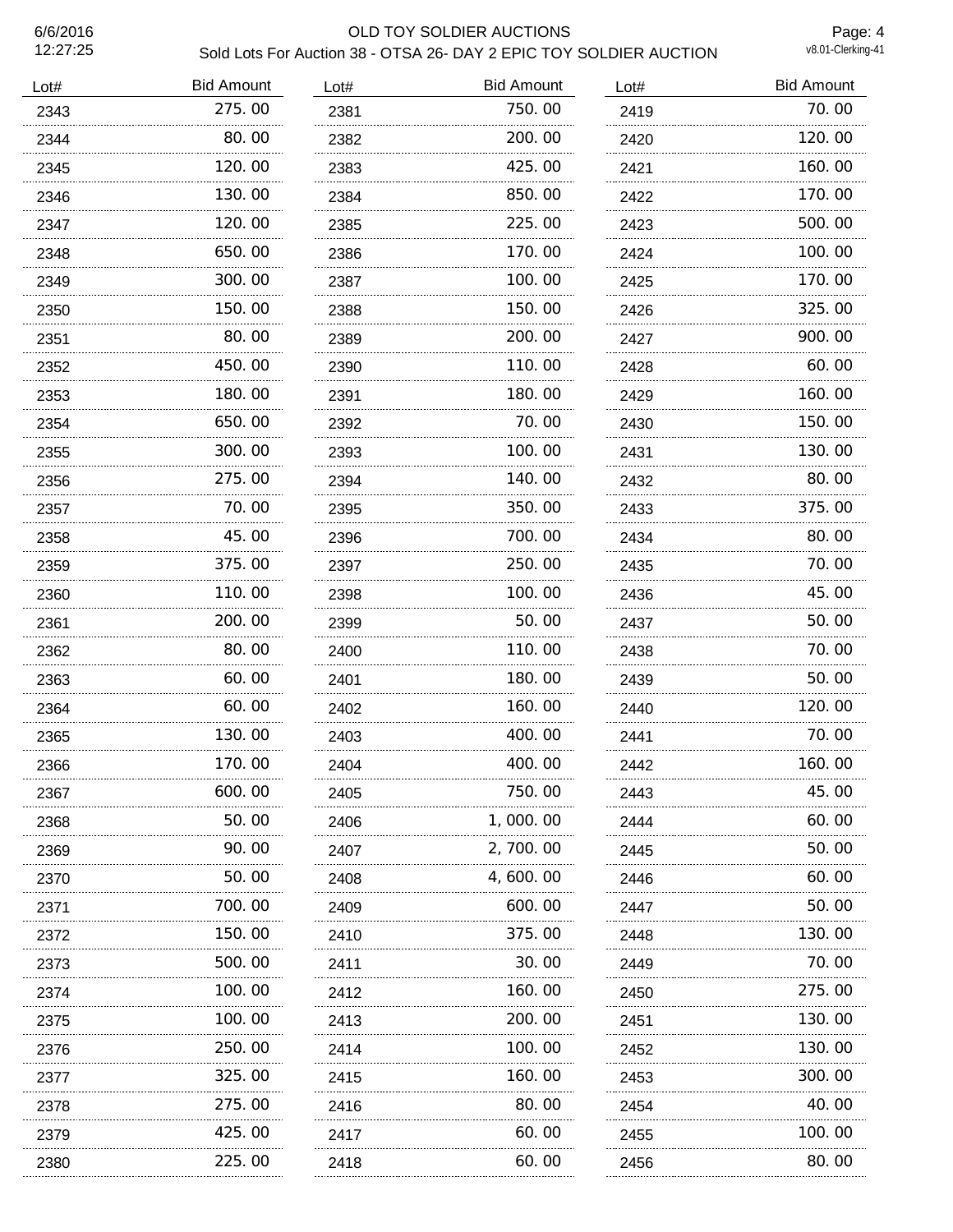# 6/6/2016 OLD TOY SOLDIER AUCTIONS Sold Lots For Auction 38 - OTSA 26- DAY 2 EPIC TOY SOLDIER AUCTION

Page: 5<br>v8.01-Clerking-41

| Lot# | <b>Bid Amount</b> | Lot# | <b>Bid Amount</b> | Lot# | <b>Bid Amount</b> |
|------|-------------------|------|-------------------|------|-------------------|
| 2457 | 450.00            | 2495 | 800.00            | 3016 | 180.00            |
| 2458 | 130.00            | 2496 | 450.00            | 3017 | 275.00            |
| 2459 | 375.00            | 2497 | 1, 200. 00        | 3018 | 180.00            |
| 2460 | 250.00            | 2498 | 1, 200. 00        | 3019 | 325.00            |
| 2461 | 500.00            | 2499 | 550.00            | 3020 | 325.00            |
| 2462 | 500.00            | 2500 | 950.00            | 3021 | 160.00            |
| 2463 | 200.00            | 2501 | 425.00            | 3022 | 70.00             |
| 2464 | 450.00            | 2502 | 900.00            | 3023 | 100.00            |
| 2465 | 800.00            | 2503 | 600.00            | 3024 | 160.00            |
| 2466 | 180.00            | 2504 | 325.00            | 3025 | 200.00            |
| 2467 | 30.00             | 2505 | 250.00            | 3026 | 180.00            |
| 2468 | 40.00             | 2506 | 300.00            | 3027 | 170.00            |
| 2469 | 45.00             | 2507 | 500.00            | 3028 | 150.00            |
| 2470 | 60.00             | 2508 | 425.00            | 3029 | 180.00            |
| 2471 | 30.00             | 2509 | 550.00            | 3030 | 80.00             |
| 2472 | 35.00             | 2510 | 450.00            | 3031 | 100.00            |
| 2473 | 20.00             | 2511 | 250.00            | 3032 | 140.00            |
| 2474 | 225.00            | 2512 | 450.00            | 3033 | 110.00            |
| 2475 | 140.00            | 2513 | 150.00            | 3034 | 350.00            |
| 2476 | 35.00             | 2514 | 160.00            | 3035 | 325.00            |
| 2477 | 110.00            | 2515 | 110.00            | 3036 | 140.00            |
| 2478 | 325.00            | 2516 | 200.00            | 3037 | 60.00             |
| 2479 | 650.00            | 2517 | 20.00             | 3038 | 130.00            |
| 2480 | 750.00            | 3001 | 1, 100. 00        | 3039 | 120.00            |
| 2481 | 150. 00           | 3002 | 100. 00           | 3040 | 60. 00            |
| 2482 | 250.00            | 3003 | 60.00             | 3041 | 60. 00            |
| 2483 | 110.00            | 3004 | 70.00             | 3042 | 80.00             |
| 2484 | 1, 500. 00        | 3005 | 140. 00           | 3043 | 120. 00           |
| 2485 | 700.00            | 3006 | 80.00             | 3044 | 300.00            |
| 2486 | 150.00            | 3007 | 150.00            | 3045 | 300. 00           |
| 2487 | 2,500.00          | 3008 | 190.00            | 3046 | 140. 00           |
| 2488 | 70. 00            | 3009 | 140. 00           | 3047 | 180.00            |
| 2489 | 70.00             | 3010 | 120.00            | 3048 | 100.00            |
| 2490 | 45.00             | 3011 | 60.00             | 3049 | 130.00            |
| 2491 | 275.00            | 3012 | 180.00            | 3050 | 110.00            |
| 2492 | 700. 00           | 3013 | 275.00            | 3051 | 275.00            |
| 2493 | 275.00            | 3014 | 375.00            | 3052 | 100.00            |
| 2494 | 190.00            | 3015 | 425.00            | 3053 | 110.00            |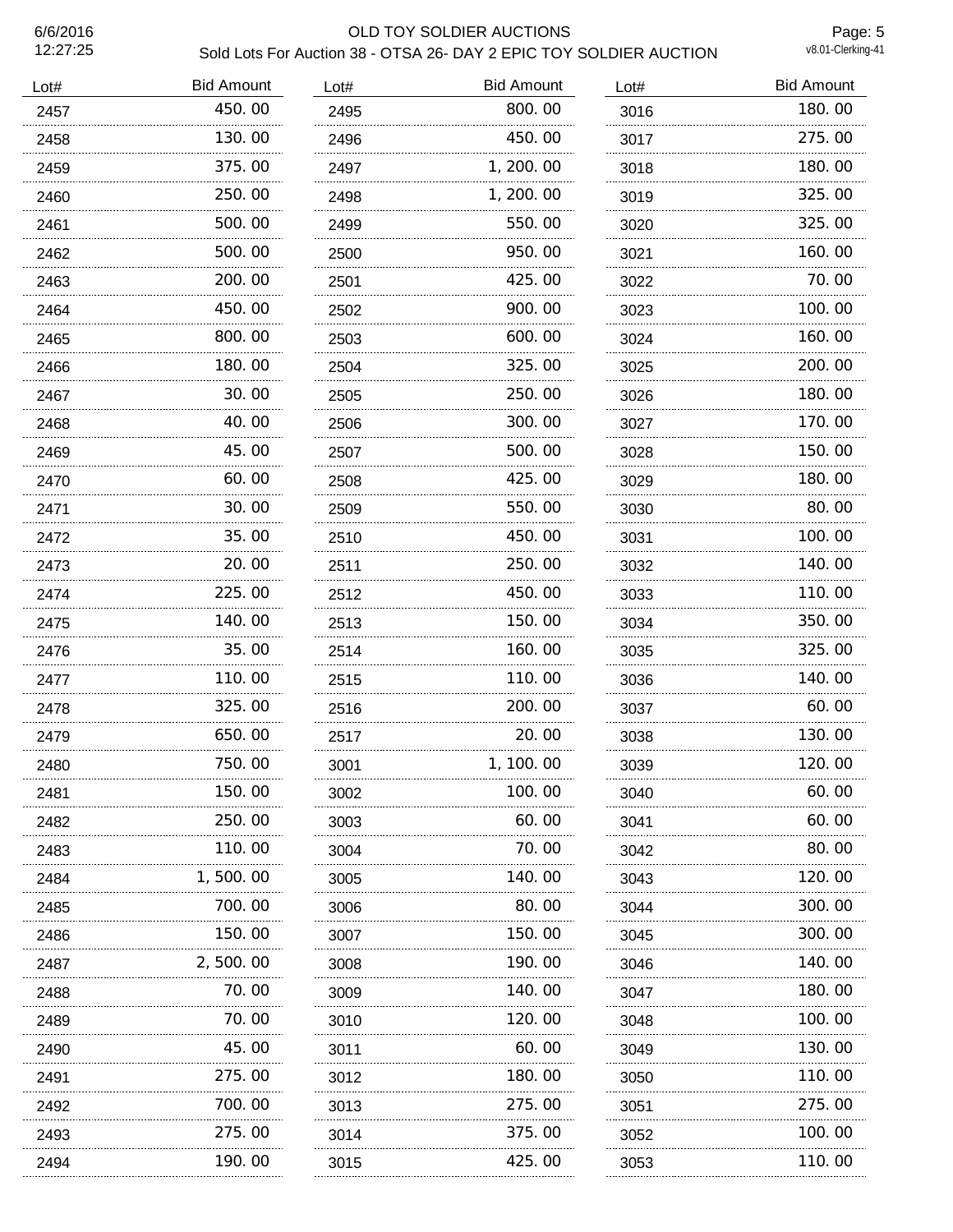#### 6/6/2016 OLD TOY SOLDIER AUCTIONS Sold Lots For Auction 38 - OTSA 26- DAY 2 EPIC TOY SOLDIER AUCTION

Page: 6<br>v8.01-Clerking-41

| Lot# | <b>Bid Amount</b> | Lot# | <b>Bid Amount</b> | Lot# | <b>Bid Amount</b> |
|------|-------------------|------|-------------------|------|-------------------|
| 3054 | 190.00            | 3092 | 190.00            | 3130 | 120.00            |
| 3055 | 160.00            | 3093 | 180.00            | 3131 | 90.00             |
| 3056 | 150.00            | 3094 | 160.00            | 3132 | 50.00             |
| 3057 | 350.00            | 3095 | 325.00            | 3133 | 160.00            |
| 3058 | 120.00            | 3096 | 100.00            | 3134 | 80.00             |
| 3059 | 700.00            | 3097 | 550.00            | 3135 | 80.00             |
| 3060 | 90.00             | 3098 | 325.00            | 3136 | 190.00            |
| 3061 | 250.00            | 3099 | 300.00            | 3137 | 225.00            |
| 3062 | 225.00            | 3100 | 375.00            | 3138 | 160.00            |
| 3063 | 140.00            | 3101 | 300.00            | 3139 | 90.00             |
| 3064 | 60.00             | 3102 | 80.00             | 3140 | 45.00             |
| 3065 | 350.00            | 3103 | 120.00            | 3141 | 40.00             |
| 3066 | 140.00            | 3104 | 50.00             | 3142 | 90.00             |
| 3067 | 60.00             | 3105 | 60.00             | 3143 | 120.00            |
| 3068 | 60.00             | 3106 | 60.00             | 3144 | 70.00             |
| 3069 | 160.00            | 3107 | 425.00            | 3145 | 45.00             |
| 3070 | 170.00            | 3108 | 170.00            | 3146 | 160.00            |
| 3071 | 110.00            | 3109 | 110.00            | 3147 | 160.00            |
| 3072 | 120.00            | 3110 | 90.00             | 3148 | 100.00            |
| 3073 | 100.00            | 3111 | 50.00             | 3149 | 70.00             |
| 3074 | 50.00             | 3112 | 60.00             | 3150 | 110.00            |
| 3075 | 100.00            | 3113 | 120.00            | 3151 | 120.00            |
| 3076 | 100.00            | 3114 | 120.00            | 3152 | 110.00            |
| 3077 | 130.00            | 3115 | 190.00            | 3153 | 110.00            |
| 3078 | 80.00             | 3116 | 120.00            | 3154 | 140.00            |
| 3079 | 180.00            | 3117 | 110.00            | 3155 | 600.00            |
| 3080 | 650.00            | 3118 | 120. 00           | 3156 | 180.00            |
| 3081 | 90.00             | 3119 | 70.00             | 3157 | 120.00            |
| 3082 | 110. 00           | 3120 | 90.00             | 3158 | 160.00            |
| 3083 | 100.00            | 3121 | 80.00             | 3159 | 80.00             |
| 3084 | 90. OO            | 3122 | 275.00            | 3160 | 300.00            |
| 3085 | 40.00             | 3123 | 100.00            | 3161 | 70.00             |
| 3086 | 160. 00           | 3124 | 170.00            | 3162 | 190. 00           |
| 3087 | 50.00             | 3125 | 140.00            | 3163 | 60.00             |
| 3088 | 190.00            | 3126 | 250.00            | 3164 | 190.00            |
| 3089 | 120.00            | 3127 | 90.00             | 3165 | 110.00            |
| 3090 | 110.00            | 3128 | 90.00             | 3166 | 190.00            |
| 3091 | 160.00            | 3129 | 900.00            | 3167 | 70.00             |
|      |                   |      |                   |      |                   |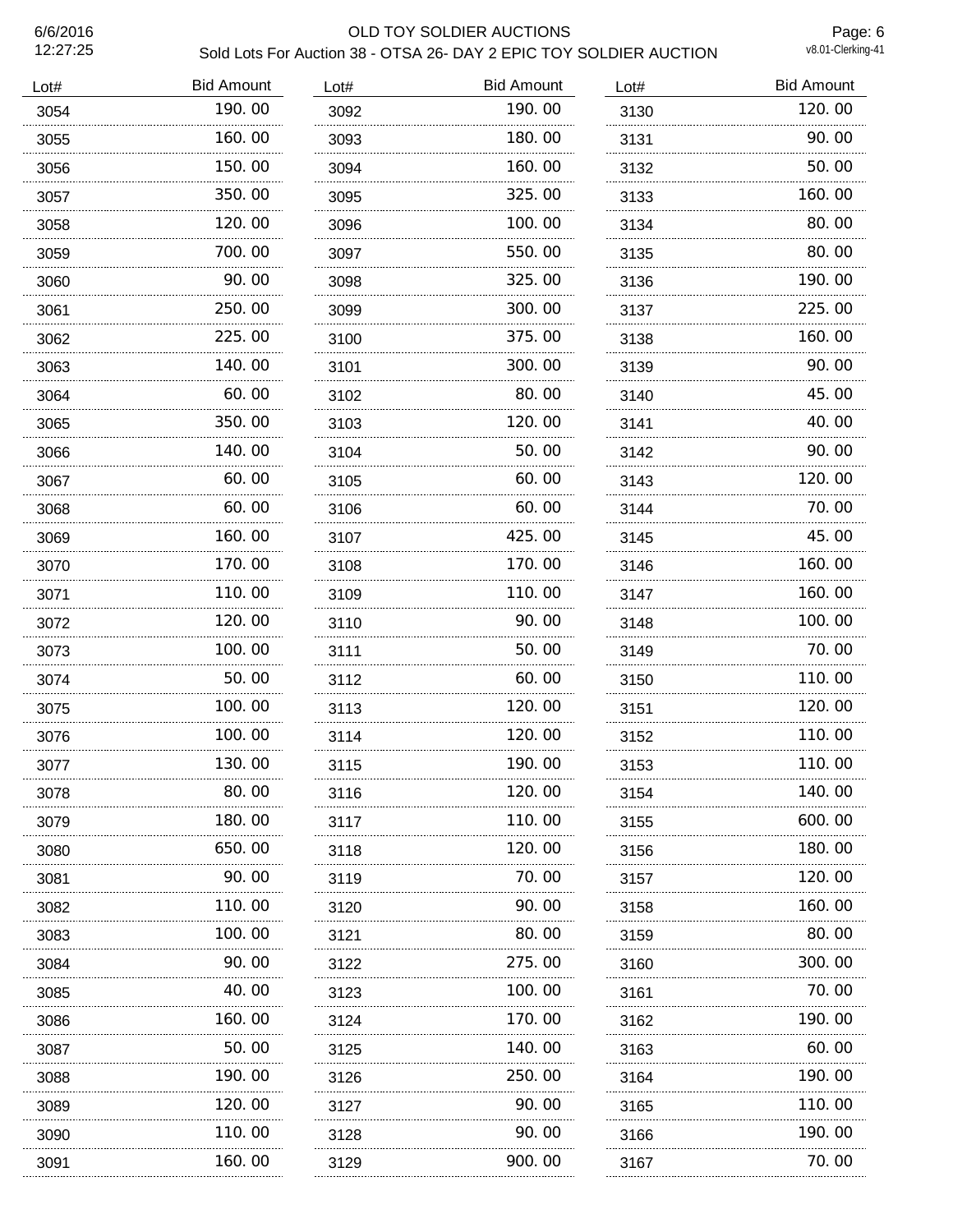# 6/6/2016 OLD TOY SOLDIER AUCTIONS Sold Lots For Auction 38 - OTSA 26- DAY 2 EPIC TOY SOLDIER AUCTION

Page: 7<br>v8.01-Clerking-41

| Lot# | <b>Bid Amount</b> | Lot# | <b>Bid Amount</b> | Lot# | <b>Bid Amount</b> |
|------|-------------------|------|-------------------|------|-------------------|
| 3168 | 250.00            | 3206 | 60.00             | 3244 | 70.00             |
| 3169 | 80.00             | 3207 | 50.00             | 3245 | 100.00            |
| 3170 | 140.00            | 3208 | 60.00             | 3246 | 100.00            |
| 3171 | 130.00            | 3209 | 80.00             | 3247 | 190.00            |
| 3172 | 300.00            | 3210 | 130.00            | 3248 | 160.00            |
| 3173 | 140.00            | 3211 | 200.00            | 3249 | 150.00            |
| 3174 | 120.00            | 3212 | 190.00            | 3250 | 130.00            |
| 3175 | 140.00            | 3213 | 190.00            | 3251 | 140.00            |
| 3176 | 140.00            | 3214 | 140.00            | 3252 | 70.00             |
| 3177 | 100.00            | 3215 | 400.00            | 3253 | 180.00            |
| 3178 | 60.00             | 3216 | 100.00            | 3254 | 600.00            |
| 3179 | 70.00             | 3217 | 130.00            | 3255 | 180.00            |
| 3180 | 60.00<br>.        | 3218 | 400.00<br>.       | 3256 | 275.00            |
| 3181 | 90.00             | 3219 | 70.00             | 3257 | 300.00            |
| 3182 | 70.00             | 3220 | 100.00            | 3258 | 700.00            |
| 3183 | 70.00             | 3221 | 100.00            | 3259 | 400.00            |
| 3184 | 100.00            | 3222 | 140.00            | 3260 | 170.00            |
| 3185 | 100.00            | 3223 | 80.00             | 3261 | 225.00            |
| 3186 | 80.00             | 3224 | 120.00            | 3262 | 325.00            |
| 3187 | 80.00             | 3225 | 60.00             | 3263 | 375.00            |
| 3188 | 90.00             | 3226 | 80.00             | 3264 | 100.00            |
| 3189 | 425.00            | 3227 | 80.00             | 3265 | 375.00            |
| 3190 | 300.00            | 3228 | 90.00             | 3266 | 140.00            |
| 3191 | 90.00             | 3229 | 70.00             | 3267 | 850.00            |
| 3192 | 300.00            | 3230 | 120.00            | 3268 | 120.00            |
| 3193 | 100.00            | 3231 | 150.00            | 3269 | 120.00            |
| 3194 | 400.00            | 3232 | 1, 500. 00        | 3270 | 150.00            |
| 3195 | 130.00            | 3233 | 160.00            | 3271 | 475.00            |
| 3196 | 1, 100. 00        | 3234 | 70.00             | 3272 | 110.00            |
| 3197 | 170.00            | 3235 | 350.00            | 3273 | 160.00            |
| 3198 | 150.00            | 3236 | 400.00            | 3274 | 70.00             |
| 3199 | 100.00            | 3237 | 70.00             | 3275 | 300.00            |
| 3200 | 120.00            | 3238 | 80.00             | 3276 | 120.00            |
| 3201 | 110.00            | 3239 | 80.00             | 3277 | 400.00            |
| 3202 | 160.00<br>.       | 3240 | 150.00            | 3278 | 140. 00           |
| 3203 | 120.00            | 3241 | 60.00             | 3279 | 110.00            |
| 3204 | 120.00            | 3242 | 350.00            | 3280 | 110.00            |
| 3205 | 200.00            | 3243 | 80.00             | 3281 | 450.00            |
|      |                   |      |                   |      |                   |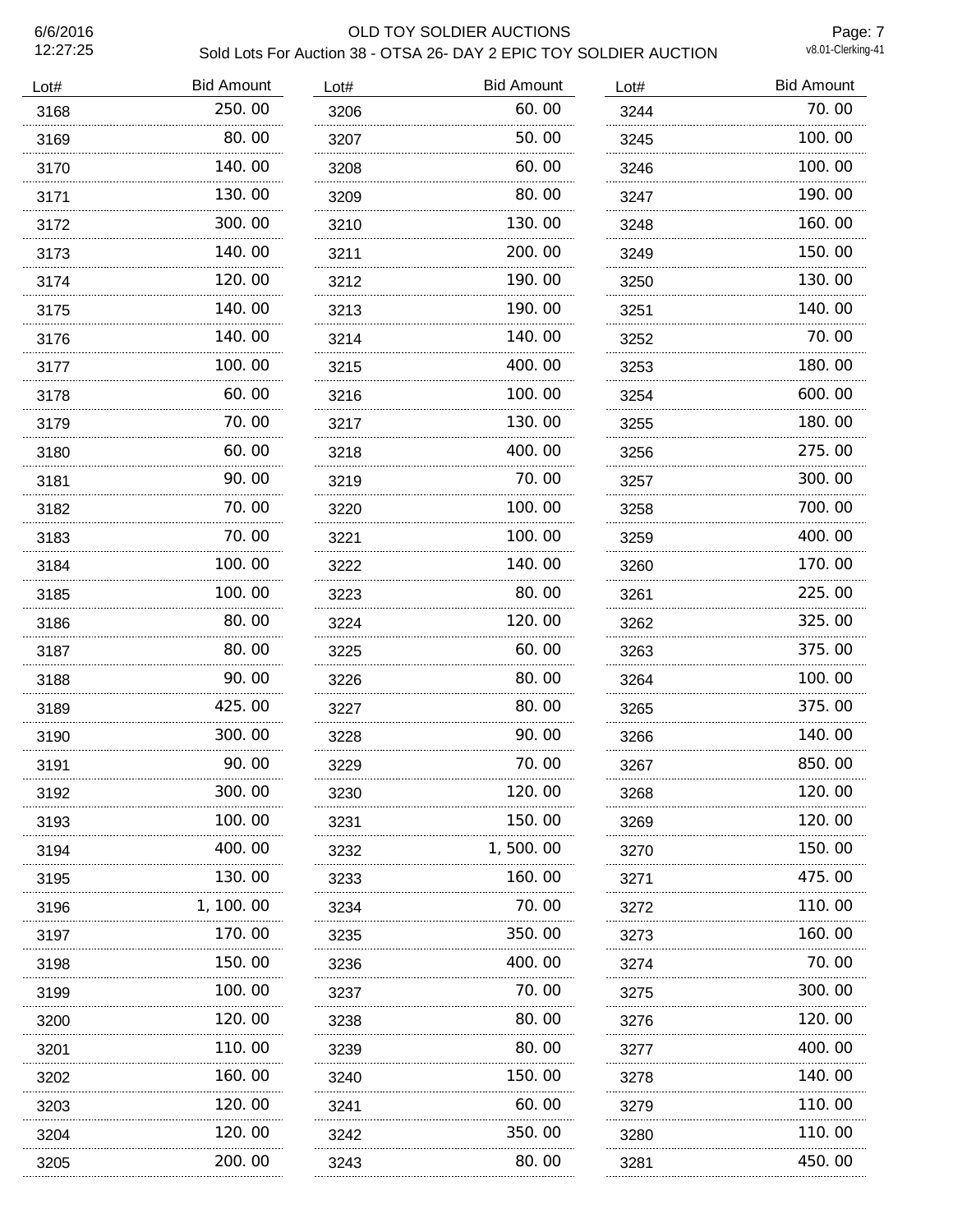# 6/6/2016 OLD TOY SOLDIER AUCTIONS Sold Lots For Auction 38 - OTSA 26- DAY 2 EPIC TOY SOLDIER AUCTION

| Lot# | <b>Bid Amount</b> |
|------|-------------------|
| 3282 | 150.00            |
| 3283 | 200.00            |
| 3284 | 180.00            |
| 3285 | 60.00             |
| 3286 | 275.00            |
| 3287 | 275,00            |
| 3288 | 375.00            |
| 3289 | 160.00            |
| 3290 | 160.00<br>.       |
| 3291 | 130.00            |
| 3292 | 150.00            |
| 3293 | 225.00            |
| 3294 | 200.00            |
| 3295 | 80.00             |
| 3296 | 130.00            |
| 3297 | 325.00<br>        |
| 3298 | 400.00            |
| 3299 | 450.00<br>.       |
| 3300 | 550.00<br>        |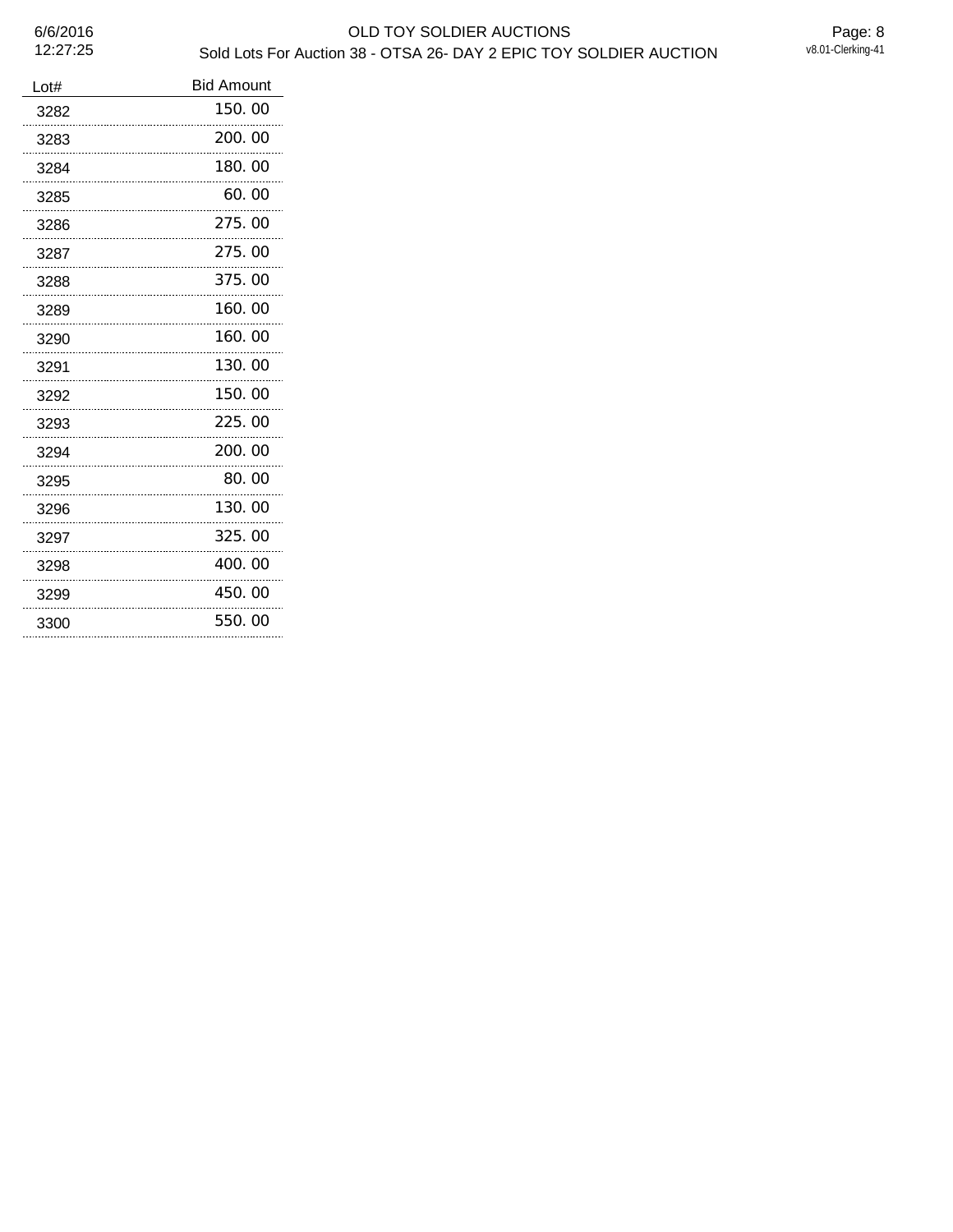# 6/6/2016 OLD TOY SOLDIER AUCTIONS Sold Lots For Auction 45 - OTSA 26- DAY 3 EPIC TOY SOLDIER AUCTION

Page: 1<br>v8.01-Clerking-41

| Lot# | <b>Bid Amount</b> | Lot# | <b>Bid Amount</b> | Lot# | <b>Bid Amount</b> |
|------|-------------------|------|-------------------|------|-------------------|
| 4001 | 60.00             | 4039 | 425.00            | 4077 | 90.00             |
| 4002 | 60.00             | 4040 | 140.00            | 4078 | 110.00            |
| 4003 | 200.00            | 4041 | 250.00            | 4079 | 80.00             |
| 4004 | 80.00             | 4042 | 275.00            | 4080 | 130.00            |
| 4005 | 250.00            | 4043 | 325.00            | 4081 | 110.00            |
| 4006 | 350.00            | 4044 | 190.00            | 4082 | 90.00             |
| 4007 | 90.00             | 4045 | 275.00            | 4083 | 110.00            |
| 4008 | 200.00            | 4046 | 375.00            | 4084 | 275.00            |
| 4009 | 150.00            | 4047 | 225.00            | 4085 | 60.00             |
| 4010 | 160.00            | 4048 | 180.00            | 4086 | 80.00             |
| 4011 | 80.00             | 4049 | 90.00             | 4087 | 70.00             |
| 4012 | 100.00            | 4050 | 80.00             | 4088 | 110.00            |
| 4013 | 110.00            | 4051 | 180.00            | 4089 | 150.00            |
| 4014 | 130.00            | 4052 | 90.00             | 4090 | 70.00             |
| 4015 | 70.00             | 4053 | 160.00            | 4091 | 130.00            |
| 4016 | 130.00            | 4054 | 110.00            | 4092 | 60.00             |
| 4017 | 110.00            | 4055 | 160.00            | 4093 | 80.00             |
| 4018 | 90.00             | 4056 | 130.00            | 4094 | 70.00             |
| 4019 | 80.00             | 4057 | 110.00            | 4095 | 45.00             |
| 4020 | 225.00            | 4058 | 250.00            | 4096 | 80.00             |
| 4021 | 90.00             | 4059 | 80.00             | 4097 | 180.00            |
| 4022 | 90.00             | 4060 | 300.00            | 4098 | 80.00             |
| 4023 | 80.00             | 4061 | 325.00            | 4099 | 70.00             |
| 4024 | 200.00            | 4062 | 50.00             | 4100 | 40.00             |
| 4025 | 130.00            | 4063 | 250.00            | 4101 | 70.00             |
| 4026 | 130.00            | 4064 | 180.00            | 4102 | 40.00             |
| 4027 | 110.00            | 4065 | 60.00             | 4103 | 30. 00            |
| 4028 | 60.00             | 4066 | 70.00             | 4104 | 20.00             |
| 4029 | 130.00            | 4067 | 180.00            | 4105 | 70.00             |
| 4030 | 130.00            | 4068 | 80.00             | 4106 | 70.00             |
| 4031 | 90.00             | 4069 | 70. 00            | 4107 | 225.00            |
| 4032 | 50.00             | 4070 | 110.00            | 4108 | 180.00            |
| 4033 | 100.00            | 4071 | 200.00            | 4109 | 70.00             |
| 4034 | 35.00             | 4072 | 80.00             | 4110 | 200.00            |
| 4035 | 180.00            | 4073 | 130.00            | 4111 | 225.00            |
| 4036 | 170.00            | 4074 | 130.00            | 4112 | 275.00            |
| 4037 | 1, 100. 00        | 4075 | 80.00             | 4113 | 190.00            |
| 4038 | 850.00            | 4076 | 140. 00           | 4114 | 300. 00           |
|      |                   |      |                   |      |                   |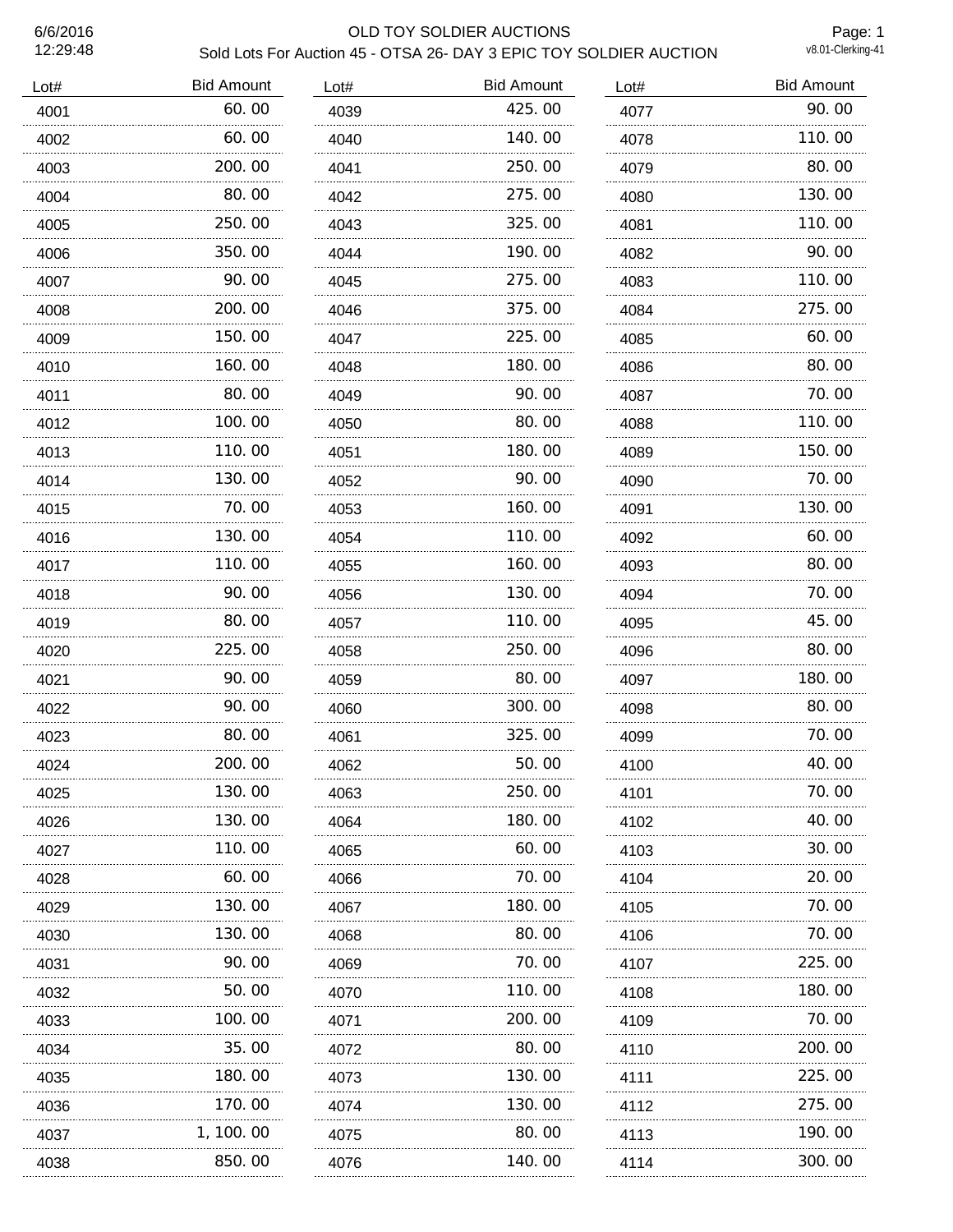# 6/6/2016 OLD TOY SOLDIER AUCTIONS Sold Lots For Auction 45 - OTSA 26- DAY 3 EPIC TOY SOLDIER AUCTION

Page: 2<br>v8.01-Clerking-41

| Lot# | <b>Bid Amount</b> | Lot# | <b>Bid Amount</b> | Lot# | <b>Bid Amount</b> |
|------|-------------------|------|-------------------|------|-------------------|
| 4115 | 250.00            | 4153 | 70.00             | 4191 | 130.00            |
| 4116 | 325.00            | 4154 | 70.00             | 4192 | 140.00            |
| 4117 | 325.00            | 4155 | 50.00             | 4193 | 200.00            |
| 4118 | 275.00            | 4156 | 110.00            | 4194 | 110.00            |
| 4119 | 90.00             | 4157 | 300.00            | 4195 | 110.00            |
| 4120 | 70.00             | 4158 | 250.00            | 4196 | 170.00            |
| 4121 | 70.00             | 4159 | 200.00            | 4197 | 110.00            |
| 4122 | 140.00            | 4160 | 60.00             | 4198 | 70.00             |
| 4123 | 90.00             | 4161 | 110.00            | 4199 | 110.00            |
| 4124 | 200.00            | 4162 | 80.00             | 4200 | 100.00            |
| 4125 | 200.00            | 4163 | 170.00            | 4201 | 160.00            |
| 4126 | 190.00            | 4164 | 150.00            | 4202 | 120.00            |
| 4127 | 80.00             | 4165 | 80.00             | 4203 | 120.00            |
| 4128 | 140.00            | 4166 | 100.00            | 4204 | 100.00            |
| 4129 | 160.00            | 4167 | 120.00            | 4205 | 60.00             |
| 4130 | 100.00            | 4168 | 35.00             | 4206 | 110.00            |
| 4131 | 70.00             | 4169 | 225.00            | 4207 | 80.00             |
| 4132 | 40.00             | 4170 | 110.00            | 4208 | 70.00             |
| 4133 | 120, 00           | 4171 | 275.00            | 4209 | 100.00            |
| 4134 | 80.00             | 4172 | 110.00            | 4210 | 100.00            |
| 4135 | 130.00            | 4173 | 50.00             | 4211 | 140.00            |
| 4136 | 90.00             | 4174 | 100.00            | 4212 | 120.00            |
| 4137 | 50.00             | 4175 | 70.00             | 4213 | 70.00             |
| 4138 | 160.00            | 4176 | 120.00            | 4214 | 50.00             |
| 4139 | 150.00            | 4177 | 80.00             | 4215 | 80.00             |
| 4140 | 120.00            | 4178 | 45.00             | 4216 | 70.00             |
| 4141 | 425.00            | 4179 | 60.00             | 4217 | 60.00             |
| 4142 | 35.00             | 4180 | 70.00             | 4218 | 120.00            |
| 4143 | 60.00             | 4181 | 80.00             | 4219 | 60.00             |
| 4144 | 45.00             | 4182 | 225.00            | 4220 | 100.00            |
| 4145 | 70.00             | 4183 | 450.00            | 4221 | 110.00            |
| 4146 | 20.00             | 4184 | 100.00            | 4222 | 150.00            |
| 4147 | 130.00            | 4185 | 160.00            | 4223 | 110.00            |
| 4148 | 190.00            | 4186 | 130.00            | 4224 | 120.00            |
| 4149 | 325.00            | 4187 | 130.00            | 4225 | 90.00             |
| 4150 | 400.00            | 4188 | 140.00            | 4226 | 80.00             |
| 4151 | 70.00             | 4189 | 130.00            | 4227 | 425.00            |
| 4152 | 60.00             | 4190 | 130.00            | 4228 | 160.00            |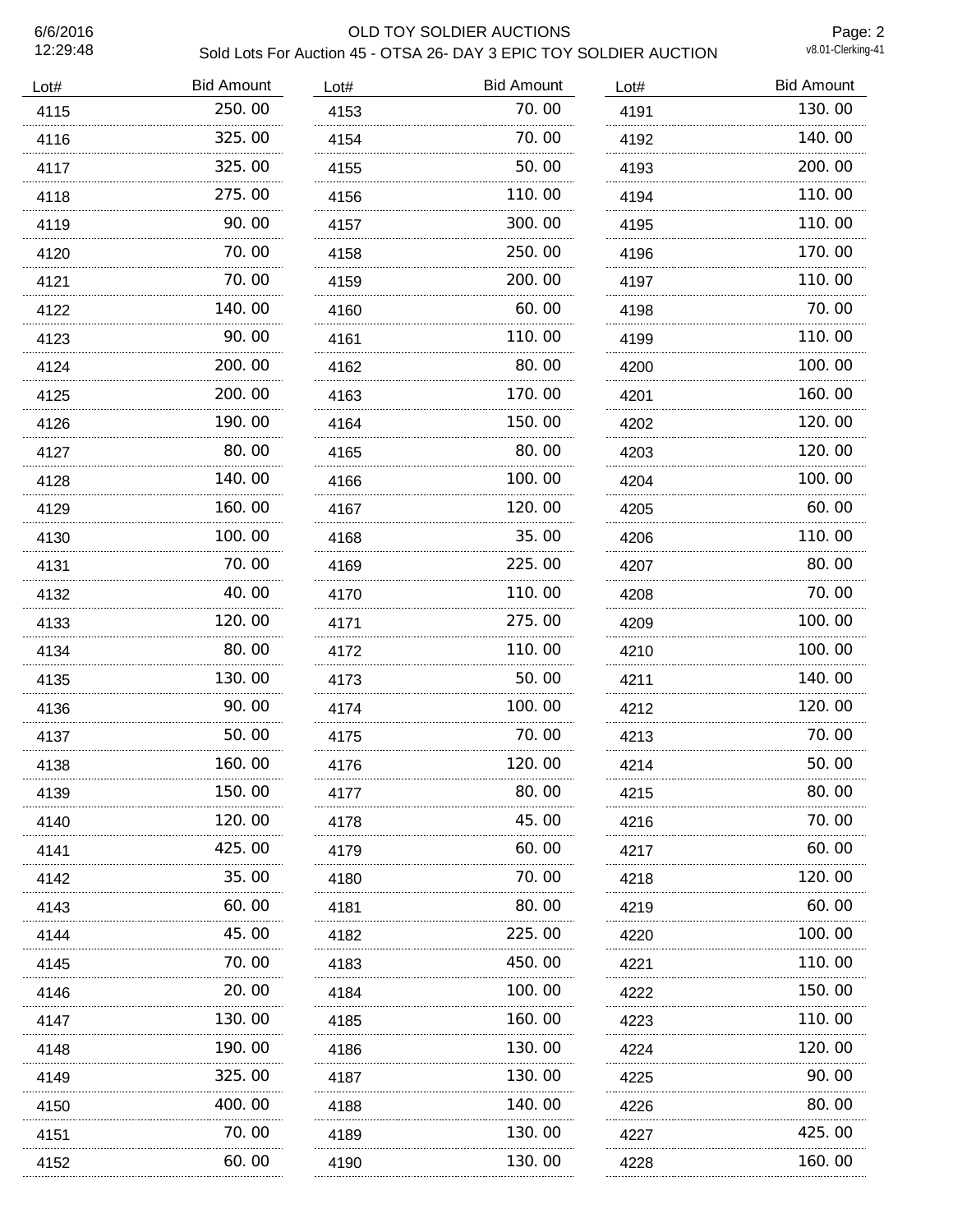# 6/6/2016 OLD TOY SOLDIER AUCTIONS Sold Lots For Auction 45 - OTSA 26- DAY 3 EPIC TOY SOLDIER AUCTION

Page: 3<br>v8.01-Clerking-41

| Lot# | <b>Bid Amount</b> | Lot# | <b>Bid Amount</b> | Lot# | <b>Bid Amount</b> |
|------|-------------------|------|-------------------|------|-------------------|
| 4229 | 100.00            | 4267 | 800.00            | 4305 | 100.00            |
| 4230 | 100.00            | 4268 | 120.00            | 4306 | 150.00            |
| 4231 | 110.00            | 4269 | 80.00             | 4307 | 45.00             |
| 4232 | 190.00            | 4270 | 110.00            | 4308 | 190.00            |
| 4233 | 110.00            | 4271 | 375.00            | 4309 | 80.00             |
| 4234 | 275.00            | 4272 | 170.00            | 4310 | 50.00             |
| 4235 | 150.00            | 4273 | 425.00            | 4311 | 60.00             |
| 4236 | 100.00            | 4274 | 225.00            | 4312 | 70.00             |
| 4237 | 170.00            | 4275 | 300.00            | 4313 | 110.00            |
| 4238 | 190.00            | 4276 | 500.00            | 4314 | 90.00             |
| 4239 | 225.00            | 4277 | 1,500.00          | 4315 | 110.00            |
| 4240 | 130.00            | 4278 | 130.00            | 4316 | 120.00            |
| 4241 | 110.00            | 4279 | 100.00            | 4317 | 190.00            |
| 4242 | 110.00            | 4280 | 200.00            | 4318 | 275.00            |
| 4243 | 70.00             | 4281 | 130.00            | 4319 | 130.00            |
| 4244 | 180.00            | 4282 | 70.00             | 4320 | 250.00            |
| 4245 | 800.00            | 4283 | 180.00            | 4321 | 130.00            |
| 4246 | 180.00            | 4284 | 200.00            | 4322 | 100.00            |
| 4247 | 160.00            | 4285 | 60.00             | 4323 | 60.00             |
| 4248 | 60.00             | 4286 | 190.00            | 4324 | 110.00            |
| 4249 | 120, 00           | 4287 | 180.00            | 4325 | 140.00            |
| 4250 | 50.00             | 4288 | 180.00            | 4326 | 180.00            |
| 4251 | 70.00             | 4289 | 140.00            | 4327 | 150.00            |
| 4252 | 60.00             | 4290 | 80.00             | 4328 | 150.00            |
| 4253 | 80.00             | 4291 | 300.00            | 4329 | 80.00             |
| 4254 | 170.00            | 4292 | 70.00             | 4330 | 40.00             |
| 4255 | 40.00             | 4293 | 120.00            | 4331 | 70.00             |
| 4256 | 100.00            | 4294 | 140.00            | 4332 | 110.00            |
| 4257 | 70.00             | 4295 | 250.00            | 4333 | 50.00             |
| 4258 | 70.00             | 4296 | 80.00             | 4334 | 70.00             |
| 4259 | 80.00             | 4297 | 150. 00           | 4335 | 160. 00           |
| 4260 | 90.00             | 4298 | 90.00             | 4336 | 130.00            |
| 4261 | 45.00             | 4299 | 100.00            | 4337 | 180.00            |
| 4262 | 150.00            | 4300 | 90.00             | 4338 | 400.00            |
| 4263 | 35.00             | 4301 | 100.00            | 4339 | 180.00            |
| 4264 | 475.00            | 4302 | 170.00            | 4340 | 70.00             |
| 4265 | 60.00             | 4303 | 110.00            | 4341 | 90.00             |
| 4266 | 180.00            | 4304 | 100.00            | 4342 | 1, 100.00         |
|      |                   |      |                   |      |                   |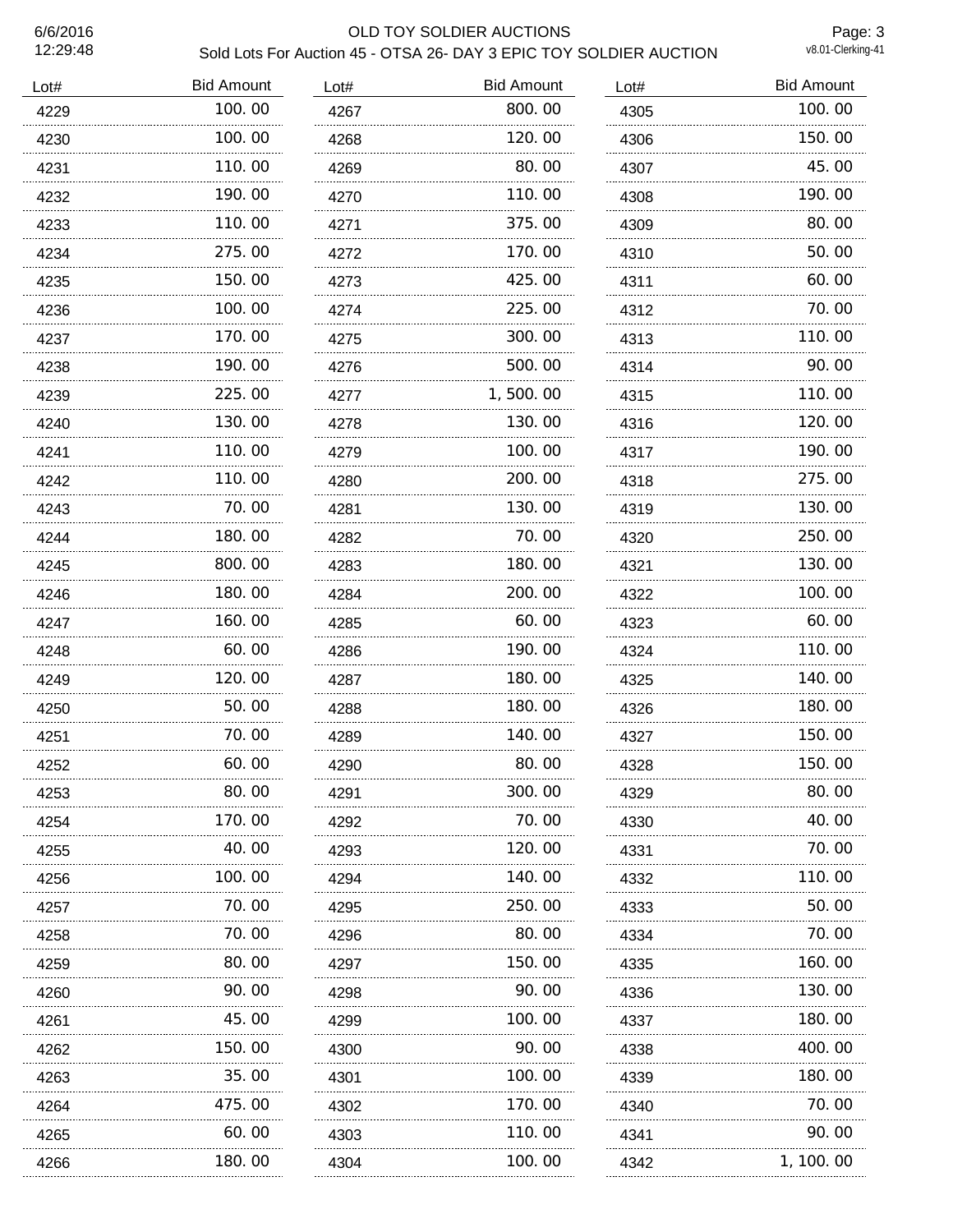# 6/6/2016 OLD TOY SOLDIER AUCTIONS Sold Lots For Auction 45 - OTSA 26- DAY 3 EPIC TOY SOLDIER AUCTION

Page: 4<br>v8.01-Clerking-41

| Lot# | <b>Bid Amount</b> | Lot# | <b>Bid Amount</b> | Lot# | <b>Bid Amount</b> |
|------|-------------------|------|-------------------|------|-------------------|
| 4343 | 45.00             | 4381 | 40.00             | 4419 | 225.00            |
| 4344 | 70.00             | 4382 | 80.00             | 4420 | 250.00            |
| 4345 | 30.00             | 4383 | 110.00            | 4421 | 275.00            |
| 4346 | 150.00            | 4384 | 90.00             | 4422 | 275.00            |
| 4347 | 40.00             | 4385 | 100.00            | 4423 | 375.00            |
| 4348 | 35.00             | 4386 | 90.00             | 4424 | 375.00            |
| 4349 | 45.00             | 4387 | 90.00             | 4425 | 350.00            |
| 4350 | 325.00            | 4388 | 80.00             | 4426 | 225.00            |
| 4351 | 80.00             | 4389 | 70.00             | 4427 | 225.00            |
| 4352 | 80.00             | 4390 | 70.00             | 4428 | 160.00            |
| 4353 | 60.00             | 4391 | 100.00            | 4429 | 425.00            |
| 4354 | 40.00             | 4392 | 90.00             | 4430 | 180.00            |
| 4355 | 80.00             | 4393 | 160.00            | 4431 | 325.00            |
| 4356 | 90.00             | 4394 | 100.00            | 4432 | 200.00            |
| 4357 | 80.00             | 4395 | 130.00            | 4433 | 325.00            |
| 4358 | 275.00            | 4396 | 80.00             | 4434 | 225.00            |
| 4359 | 425,00            | 4397 | 90.00             | 4435 | 225.00            |
| 4360 | 100.00            | 4398 | 90.00             | 4436 | 180.00            |
| 4361 | 120.00            | 4399 | 80.00             | 4437 | 225.00            |
| 4362 | 180.00            | 4400 | 130.00            | 4438 | 750.00            |
| 4363 | 180.00            | 4401 | 250.00            | 4439 | 190.00            |
| 4364 | 80.00             | 4402 | 120.00            | 4440 | 120.00            |
| 4365 | 130.00            | 4403 | 350.00            | 4441 | 150.00            |
| 4366 | 60.00             | 4404 | 350.00            | 4442 | 325.00            |
| 4367 | 110.00            | 4405 | 500.00            | 4443 | 140.00            |
| 4368 | 35.00             | 4406 | 275.00            | 4444 | 375.00            |
| 4369 | 70.00             | 4407 | 200.00            | 4445 | 450.00            |
| 4370 | 325.00            | 4408 | 225,00            | 4446 | 80.00             |
| 4371 | 190.00            | 4409 | 400.00            | 4447 | 110.00            |
| 4372 | 350.00            | 4410 | 325.00            | 4448 | 60.00             |
| 4373 | 40.00             | 4411 | 200.00            | 4449 | 110.00            |
| 4374 | 750. 00           | 4412 | 180.00            | 4450 | 425.00            |
| 4375 | 35.00             | 4413 | 225.00            | 4451 | 100.00            |
| 4376 | 70.00             | 4414 | 325.00            | 4452 | 130.00            |
| 4377 | 100. 00           | 4415 | 350.00            | 4453 | 800.00            |
| 4378 | 250.00            | 4416 | 425.00            | 4454 | 80.00             |
| 4379 | 80.00             | 4417 | 325.00            | 4455 | 100.00            |
| 4380 | 60.00             | 4418 | 375.00            | 4456 | 550.00            |
|      |                   |      |                   |      |                   |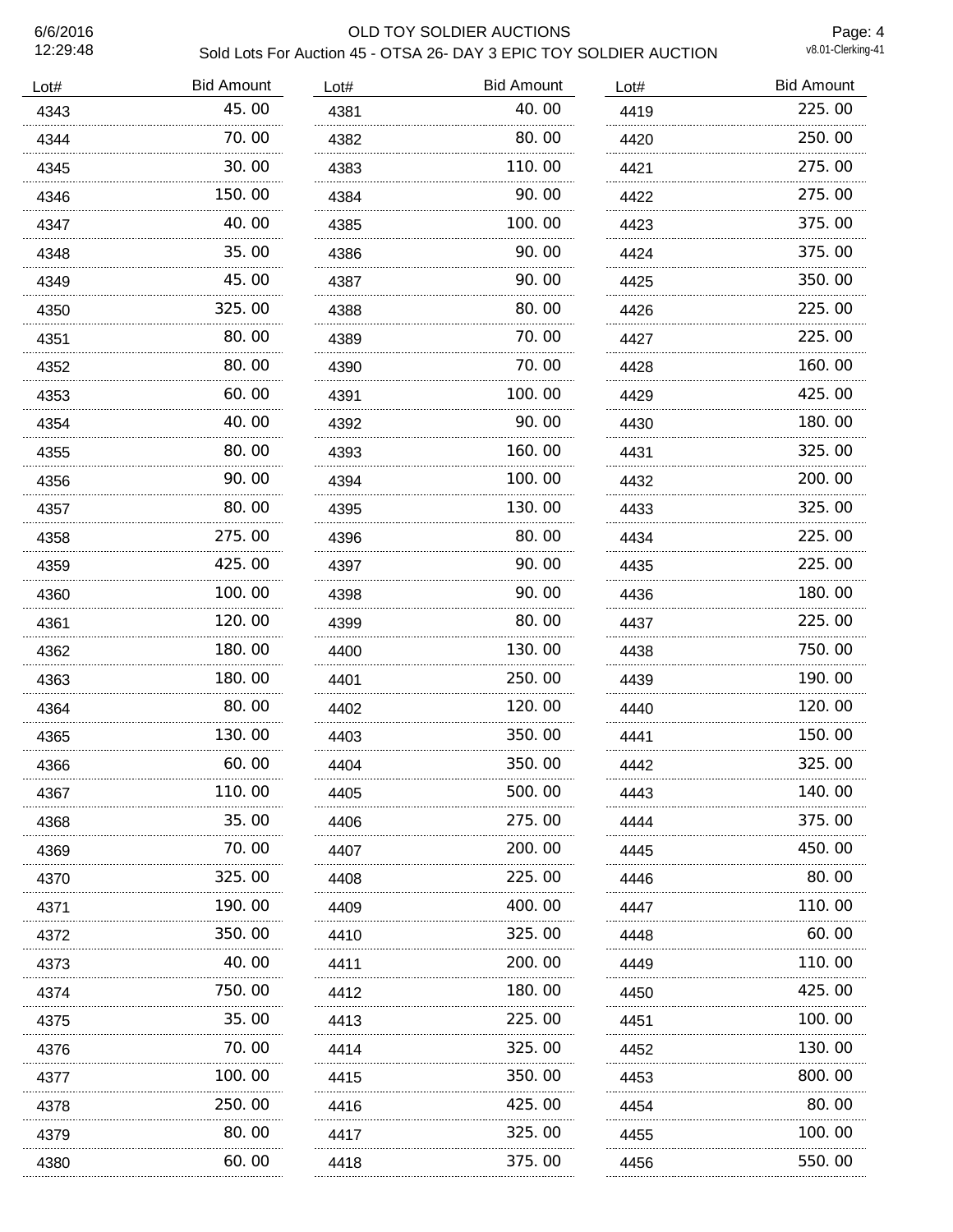# 6/6/2016 OLD TOY SOLDIER AUCTIONS Sold Lots For Auction 45 - OTSA 26- DAY 3 EPIC TOY SOLDIER AUCTION

Page: 5<br>v8.01-Clerking-41

| Lot# | <b>Bid Amount</b> | Lot# | <b>Bid Amount</b> | Lot# | <b>Bid Amount</b> |
|------|-------------------|------|-------------------|------|-------------------|
| 4457 | 110.00            | 4495 | 40.00             | 4533 | 850.00            |
| 4458 | 2, 400.00         | 4496 | 25.00             | 4534 | 275.00            |
| 4459 | 1, 200. 00        | 4497 | 20.00             | 4535 | 60.00             |
| 4460 | 225.00            | 4498 | 25.00             | 4536 | 650.00            |
| 4461 | 275.00            | 4499 | 35.00             | 4537 | 120.00            |
| 4462 | 80.00             | 4500 | 30.00             | 4538 | 60.00             |
| 4463 | 150.00            | 4501 | 35.00             | 4539 | 160.00            |
| 4464 | 500.00            | 4502 | 80.00             | 4540 | 120.00            |
| 4465 | 100.00            | 4503 | 130.00            | 4541 | 300.00            |
| 4466 | 1,600.00          | 4504 | 160.00            | 4542 | 50.00             |
| 4467 | 100.00            | 4505 | 300.00            | 4543 | 250.00            |
| 4468 | 120.00            | 4506 | 250.00            | 4544 | 50.00             |
| 4469 | 110.00            | 4507 | 2,600.00          | 4545 | 350.00            |
| 4470 | 120.00            | 4508 | 2,700.00          | 4546 | 325.00            |
| 4471 | 150.00            | 4509 | 500.00            | 4547 | 50.00             |
| 4472 | 90.00             | 4510 | 120.00            | 4548 | 40.00             |
| 4473 | 60.00             | 4511 | 550.00            | 4549 | 25.00             |
| 4474 | 140.00            | 4512 | 120.00            | 4550 | 375.00            |
| 4475 | 375.00            | 4513 | 400.00            | 4551 | 70.00             |
| 4476 | 375.00            | 4514 | 700.00            | 4552 | 800.00            |
| 4477 | 4,300.00          | 4515 | 150.00            | 4553 | 40.00             |
| 4478 | 300.00            | 4516 | 225.00            | 4554 | 40.00             |
| 4479 | 325.00            | 4517 | 400.00            | 4555 | 20.00             |
| 4480 | 160.00            | 4518 | 170.00            | 4556 | 160.00            |
| 4481 | 250.00            | 4519 | 300.00            | 4557 | 300.00            |
| 4482 | 140.00            | 4520 | 70.00             | 4558 | 120.00            |
| 4483 | 160.00            | 4521 | 130.00            | 4559 | 130.00            |
| 4484 | 170.00            | 4522 | 350.00            | 4560 | 100.00            |
| 4485 | 150.00            | 4523 | 40.00             | 4561 | 100.00            |
| 4486 | 170.00            | 4524 | 300.00            | 4562 | 110.00            |
| 4487 | 225.00            | 4525 | 130.00            | 4563 | 250.00            |
| 4488 | 180.00            | 4526 | 90.00             | 4564 | 80.00             |
| 4489 | 750.00            | 4527 | 2, 100. 00        | 4565 | 170.00            |
| 4490 | 20.00             | 4528 | 450.00            | 4566 | 150.00            |
| 4491 | 30.00             | 4529 | 300.00            | 4567 | 180.00            |
| 4492 | 20.00             | 4530 | 140.00            | 4568 | 180. 00           |
| 4493 | 20.00<br>.        | 4531 | 170.00<br>.       | 4569 | 150.00<br>.       |
| 4494 | 15.00             | 4532 | 500.00            | 4570 | 150. 00           |